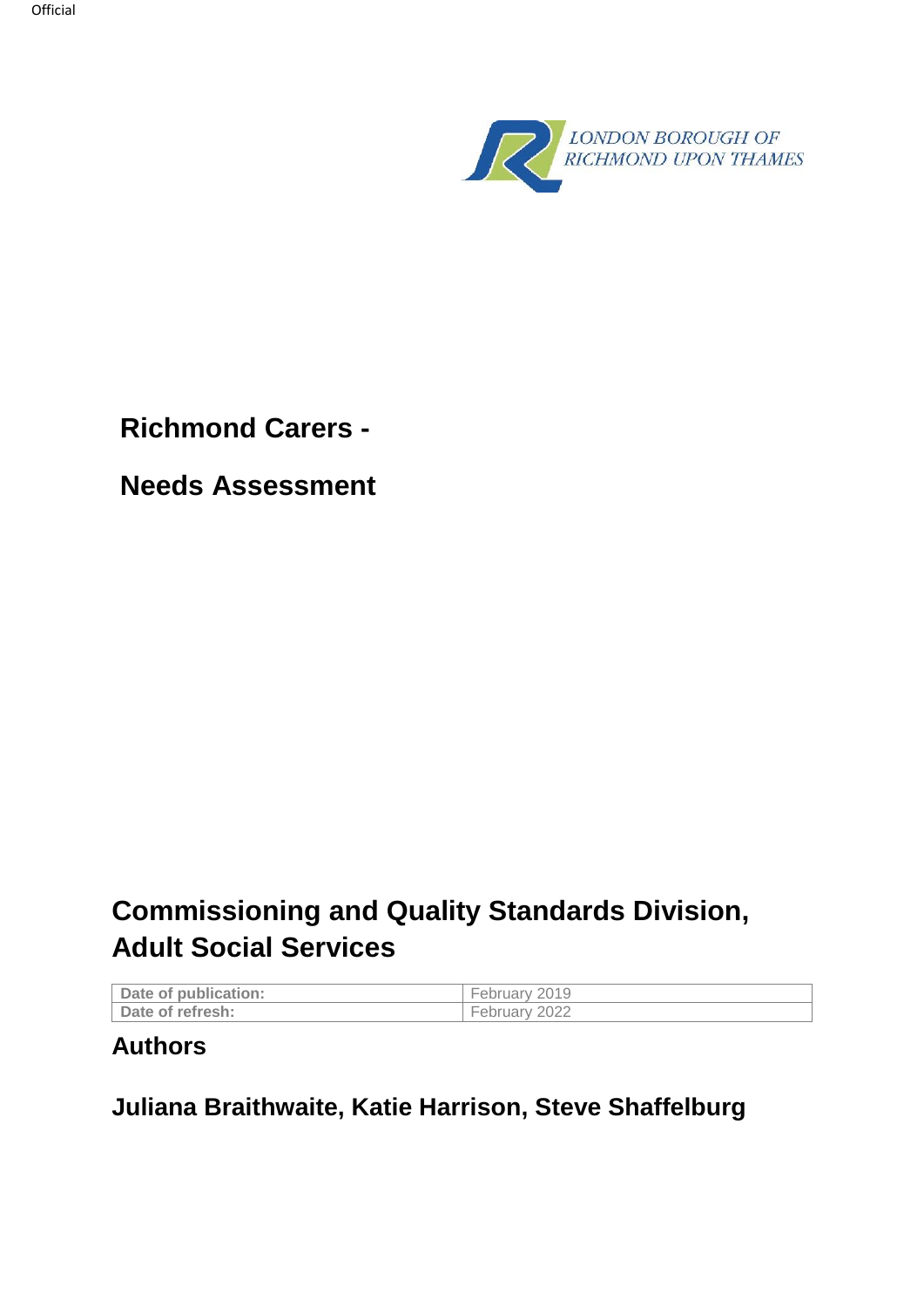# **Acknowledgements**

Richard Wiles, Head of Commissioning Public Health, Wellbeing and Service Development, London Borough of Richmond upon Thames

Caroline O'Neill, Senior Engagement Manager, Richmond Clinical Commissioning Group

Sarah Reid, Head of Children, Youth and Partnerships, Achieving for Children

John Street, Head of Community Services, London Borough of Richmond upon Thames

Melissa Wilks, CEO, Richmond Carers Centre

Steve Bow, Business Intelligence Manager, London Borough of Richmond upon Thames

Andre Modlitba, Analyst Support Officer, London Borough of Richmond upon Thames

Shannon Katiyo, Consultant in Public Health – Adults, Social Care and Health Care, London Borough of Richmond upon Thames

Members of the Richmond Carers Strategy Reference Group.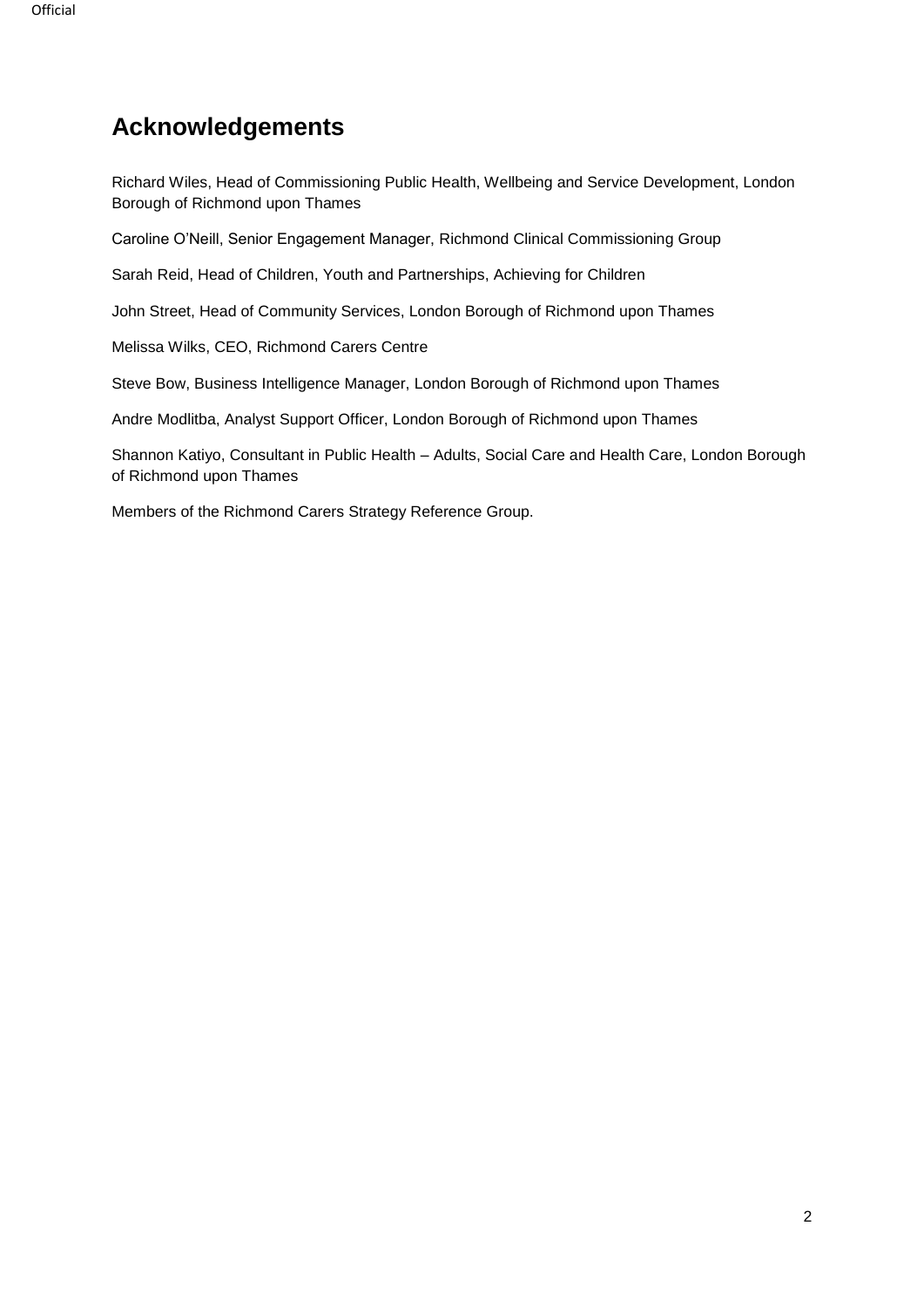# **Contents**

| 1              |     |                                                                            |  |
|----------------|-----|----------------------------------------------------------------------------|--|
|                | 1.1 |                                                                            |  |
|                | 1.2 |                                                                            |  |
| 2              |     |                                                                            |  |
|                | 2.1 |                                                                            |  |
|                | 2.2 |                                                                            |  |
|                | 2.3 |                                                                            |  |
|                | 2.4 |                                                                            |  |
| 3              |     | The carer population in the London Borough of Richmond upon Thames 14      |  |
|                | 3.1 | Estimated number of carers resident in the London Borough of Richmond upon |  |
|                | 3.2 |                                                                            |  |
|                | 3.3 |                                                                            |  |
| 4              |     |                                                                            |  |
|                | 4.1 |                                                                            |  |
|                | 4.2 |                                                                            |  |
|                | 4.3 |                                                                            |  |
|                | 4.4 |                                                                            |  |
| 5              |     |                                                                            |  |
| 6              |     |                                                                            |  |
| $\overline{7}$ |     |                                                                            |  |
| 8              |     |                                                                            |  |
|                | 8.1 |                                                                            |  |
| 9              |     |                                                                            |  |
| 10             |     |                                                                            |  |
| 11             |     |                                                                            |  |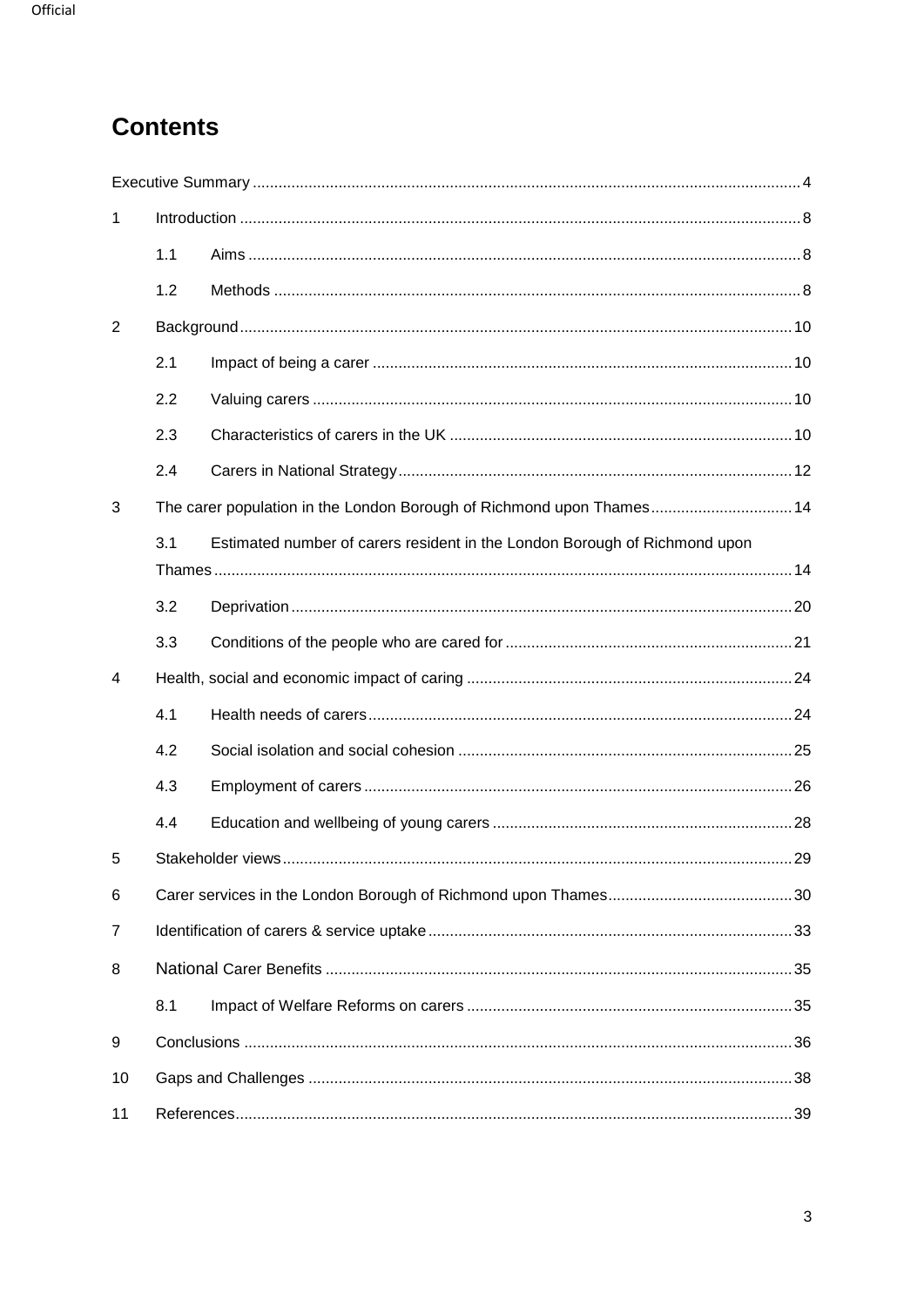# <span id="page-3-0"></span>**Executive Summary**

A carer is someone of any age who, without payment, provides help and support to a partner, child, relative, friend or neighbour, who could not manage without their help. This could be due to older age, physical or mental illness, drug or alcohol misuse, or disability.

Young carers are children and young people under the age of 18 who are taking on practical and/or emotional caring responsibilities normally expected of an adult, and can include anything from cooking, shopping and housework to administering medication, assisting with personal care such as washing or dressing, interpreting, physical support such as lifting and even emotional support or looking after younger siblings.

National priorities for carers were outlined in the National Carers Strategy 2010:

- Supporting those with caring responsibilities to identify themselves as carers at an early stage, recognising the value of their contribution and involving them from the outset both in designing local care provision and in planning individual care packages.
- Enabling those with caring responsibilities to fulfil their educational and employment potential.
- Personalised support both for carers and those they support, enabling them to have a family and community life.
- Supporting carers to remain mentally and physically well.

These have been refreshed in the National Carers Action Plan 2018-2020, which highlights five priority areas for action:

- Services and systems that work for carers
- Employment and financial wellbeing
- Supporting young carers
- Recognising and supporting carers in the wider community and society
- Building research evidence to improve outcomes for carers

This Richmond Carers Needs Assessment aims to provide a greater understanding of the characteristics and needs of carers in the London Borough of Richmond upon Thames by providing:

- 1. A profile of carers, including the number and characteristics of carers in Richmond upon Thames; and the social, economic and health impact of caring and the results from initiatives that involved carers.
- 2. An overview of local services for carers in Richmond upon Thames, and insight into the access to and utilisation of these services.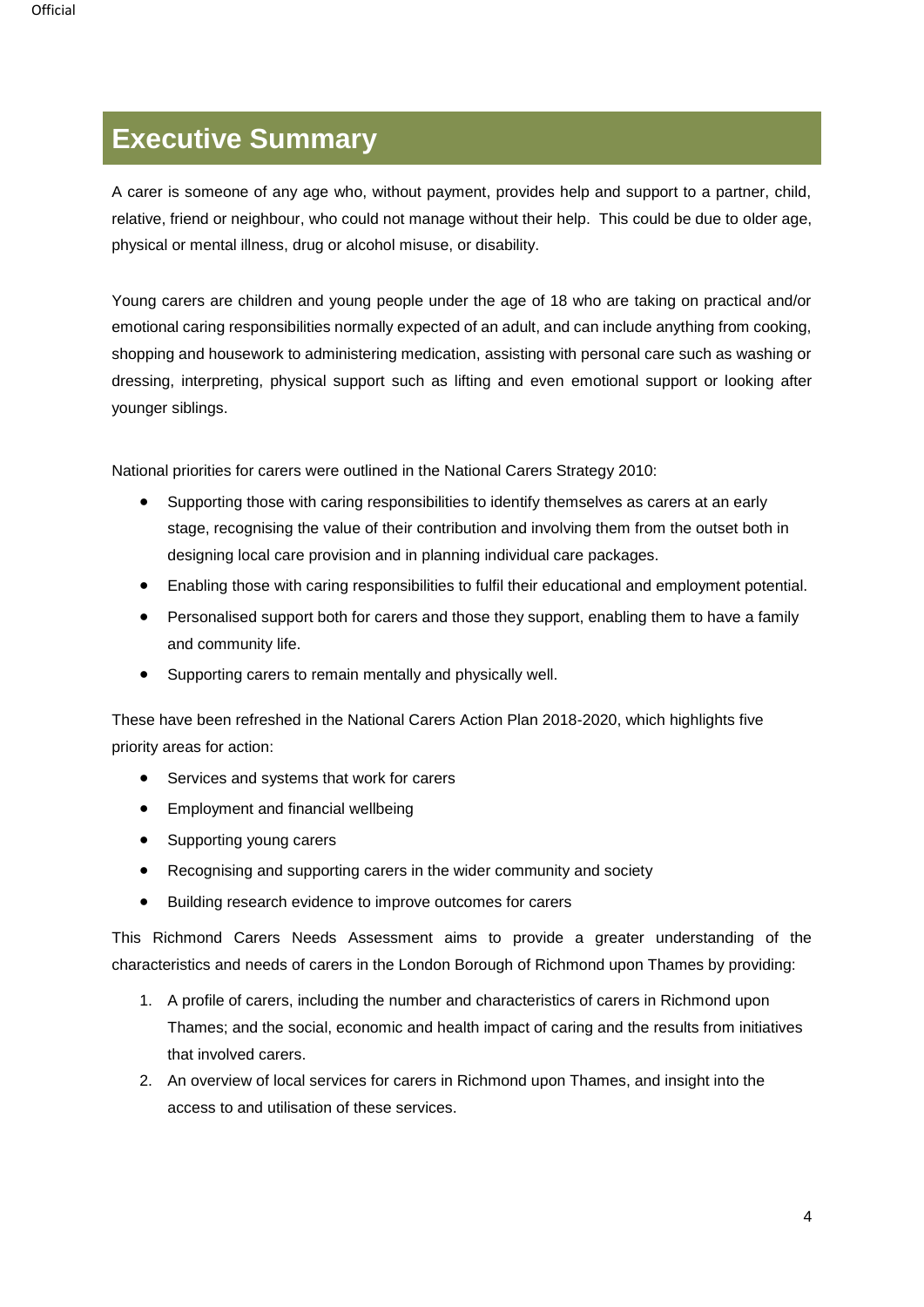### **Key findings**

Key characteristics of unpaid carers in Richmond upon Thames include:

- 15,802 (8.5% of all residents) identified themselves as carers. This is similar to the London average (8.5% across all London boroughs), and lower than the average in England.
- Three quarters of carers provides care for 1-19 hours a week, 10% 20-49 hours and 15% more than 50 hours.
- There are more female than male carers (59% of carers are female).
- The peak age for caring is 50-64 years. 34% of carers are aged between 25 and 49 years, 38% between 50 and 64 years, and 22% are aged over 65 years. Six percent of carers are younger than 25 years.
- Carers are more likely to report health problems: 20% of carers report poor health, compared to 11% of those who do not provide care.
- While 60% of carers are economically active, providing care is often a reason for unemployment or for working part-time.

Services that are currently available for carers in the borough include:

- Carer-specific services: the Carers Hub Service; carers assessments; carers break payments; carers emergency card; shared lives dementia scheme and telecare/careline and emergency alarms. Carers are also eligible for a free flu jab.
- Services for all Richmond upon Thames residents, including carers, such as the Richmond Wellbeing Service, and NHS Health checks.

The number of carers reported in the 2011 Census (15,802; 8.5%) is much higher than the number of carers that have been identified in general practice (1,683 in September 2018), in the voluntary sector (around 1,800 adult carers identified by the Carers Hub Service) and by social care (298 adults carers had a carer's assessment in 2016/17).

### **Challenges**

The findings from the Richmond Carers Needs Assessment (RCNA), and additional national surveys and research, have highlighted a number of challenges in service provision and delivery to be investigated. These findings will inform the 2018-2021 Richmond Carers Strategy.

- *Local knowledge on specific cohorts of carers* There are a number of gaps in our understanding of specific cohorts or carers including those caring for people living with autism, co-morbidities and both parents and children.
- *Up-to-date monitoring information on Carers Assessments*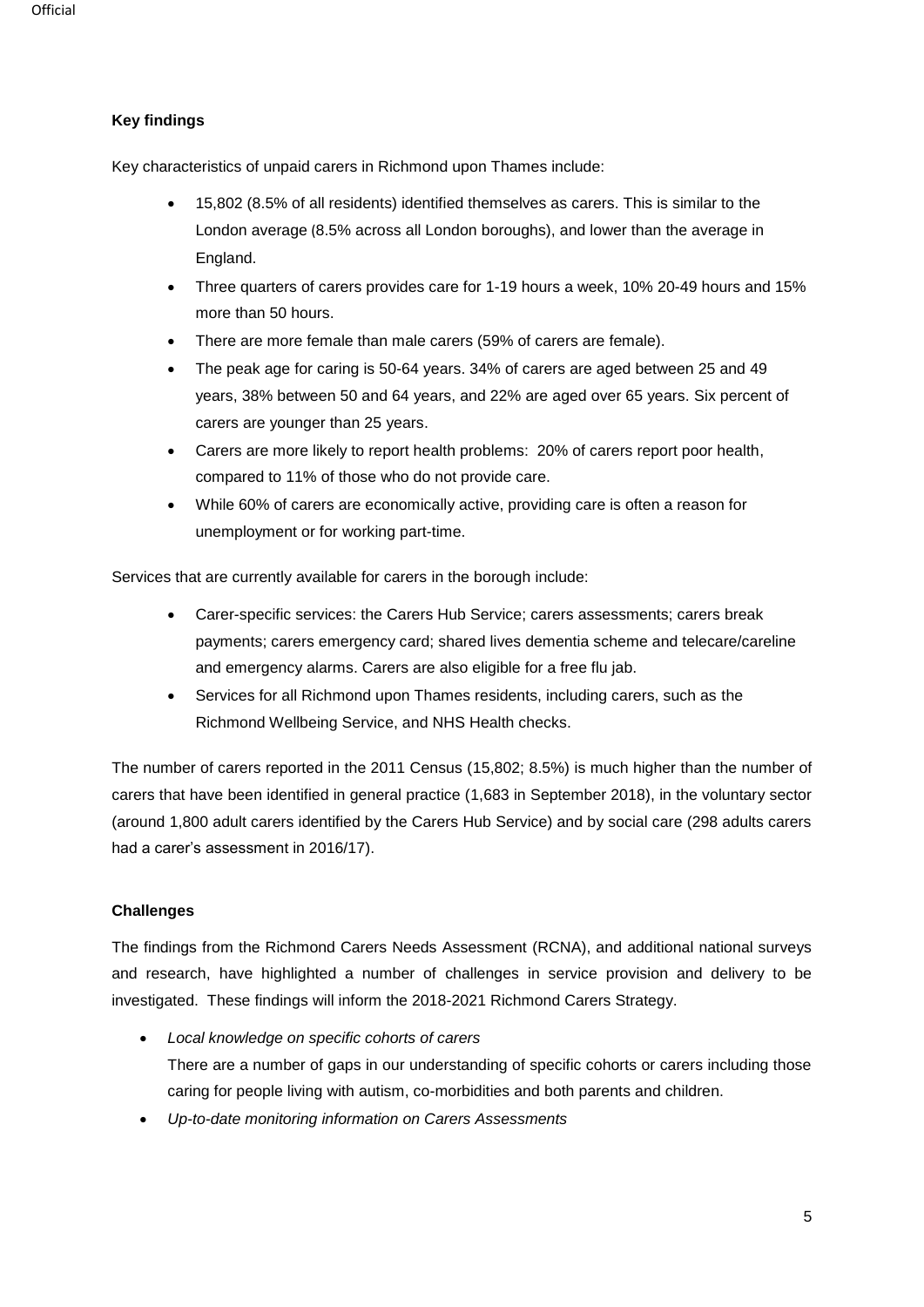### • *Financial wellbeing*

There is a lack of information on the financial wellbeing of carers in Richmond, and services tailored to this. National surveys indicate this is a key issue, in a recent survey 37% of carers described their financial situation as 'struggling to make ends meet', and of this group 47% said they cut back on essentials such as food and heating to cope (Carers UK, State of Caring 2018).

#### • *Social isolation and recognition*

Social isolation is a pressing concern felt by many carers, and often services are unable to alleviate this. 73% of carers felt their role was not valued or understood by government (Carers UK, 2017) and carers, especially those aged 65 or older, are at risk of social isolation (Brodaty, 2009), In Richmond-upon-Thames just 29.7% of carers aged 65 and over report having as much social contact as they want, compared to 36.3% of carers aged 18 to 64 (Survey of Adult Carers in England, 2016/17). This is a pressing concern for the local population as 60% of carers are aged 50 or older.

• *Transition*

Transitions within the caring role, such as going from caring to no longer having caring responsibilities, or from being a young to an adult carer, are often neglected within research and studies conducted around caring. There is limited data around the numbers of young carers who transition into adult carers, or away from caring. More could be done to tailor services to carers in these scenarios and help carers manage changing relationships and responsibilities.

#### • *Health needs of older carers*

The number of carers aged over 65 years is increasing more rapidly than the general carer population and of those who provide more than 50 hours of care a week 39% are older than 65 in Richmond (ONS, 2011). Older carers are also more likely to have long-term health conditions than younger carers (in Richmond upon Thames 67.4% of carers aged 65 and over reported having at least one long-term health condition compared to 53.3% of carers aged 18 to 64 (Survey of Adult Carers in England, 2016/17)). This is therefore a key group to target and develop services for, and more could be done to highlight how this is being considered, beyond offering free health checks.

#### • *Negotiating complex systems*

The RCNA has highlighted issues of duplication, lack of communication with referrers and carers, and no clear path following assessment. Carers also report facing difficulties in negotiating these systems on behalf of the person being cared for.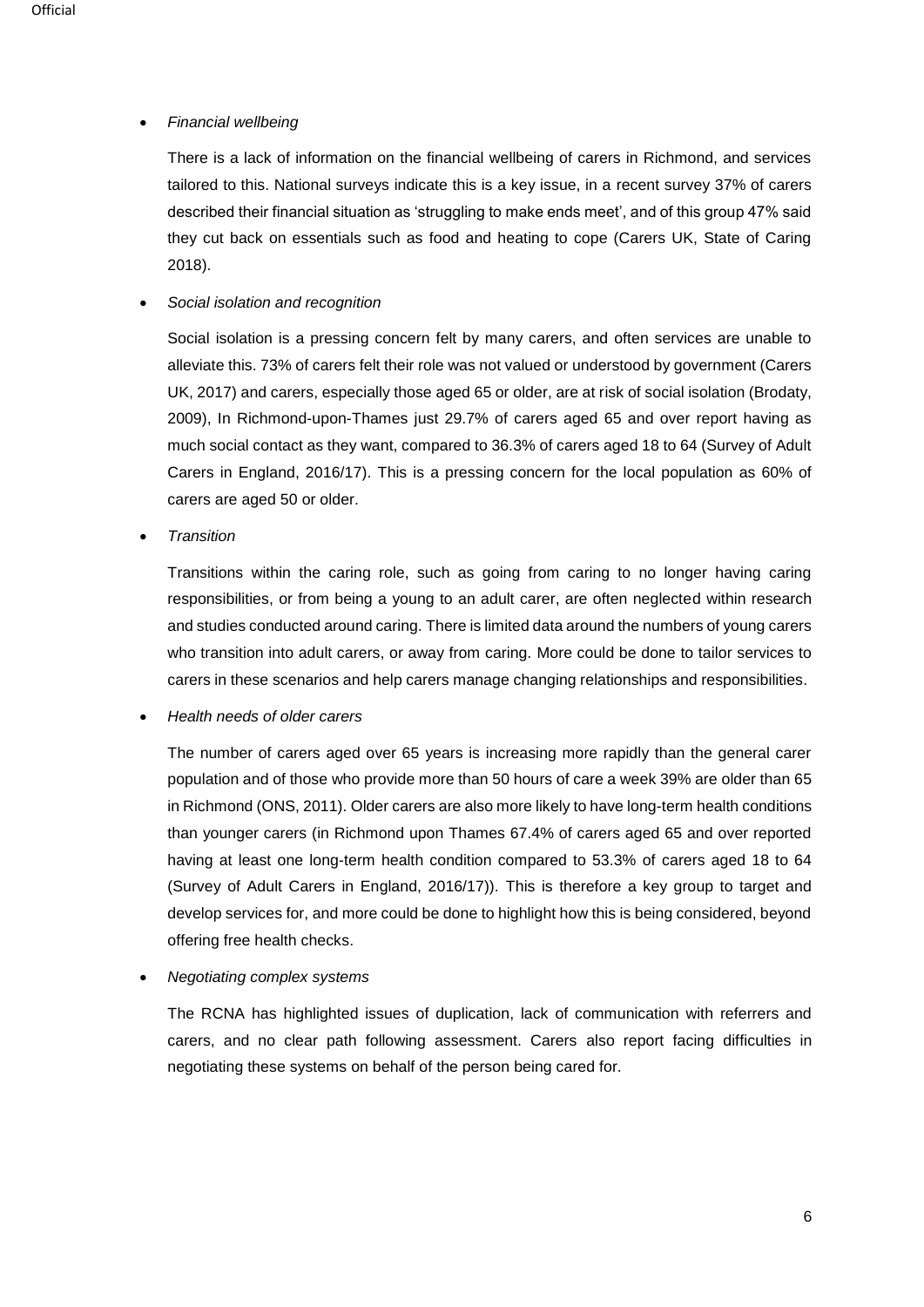### **Recommendations**

Key recommendations arising from the RCNA will be addressed in the Carers Strategy

*Developing integrated services and systems that work for carers*

Duplication of assessment and advice often complicates a carer's engagement with support services. As advocates for those they care for and as recipients of services themselves, it is essential that carers are able to access appropriate services in a timely way. Organisations should prioritise efforts to link systems and build robust monitoring procedures to assess and share data on the quantity and quality of carers assessments. Furthermore, the accurate recording and monitoring of the use of services is important so that their accessibility and quality can be maintained and improved.

• *Improving the identification of carers*

The number of carers reported in the 2011 Census is much higher than the number of carers that are identified in general practice (health), the voluntary sector and in social care. National engagement and consultation shows that many carers do not consider themselves a carer. Increasing the identification of carers is a key priority in the Carers Strategy.

• *Supporting carers in employment*

Developing carer friendly employer policies, and information and advice for employers on what caring responsibilities entail and how to accommodate and support carers in the workforce, should be a priority for local organisations.

• *Supporting young carers*

Young carers are more likely to struggle with educational attainment and may find it difficult to find employment or higher education opportunities as they get older. Therefore, clear pathways should be developed to assist young carers throughout their caring role, and in transitioning from young to adult carer, or away from caring.

• *Providing relevant advice, information and support*

A range of services is available for carers, but the uptake of these services by carers should be improved. Clearer guidance on how to access information on continuing healthcare, issues around consent and capacity, funding and benefits, legal issues, financial advice, would also be beneficial.

• *Recognising and supporting carers in the wider community*

Local support networks and communities can play a considerable role in boosting the mental health and wellbeing of carers and can allow carers to navigate local services and organisations much more easily. Best practice guides should be developed to assist local groups and businesses to become carer-friendly.

• *Improving carers' health and wellbeing* 

Carers are more likely to report health problems. Existing wellbeing services available for all residents will be promoted among carers, as well as awareness programmes to help carers acknowledge health issues that may be caused by their caring role.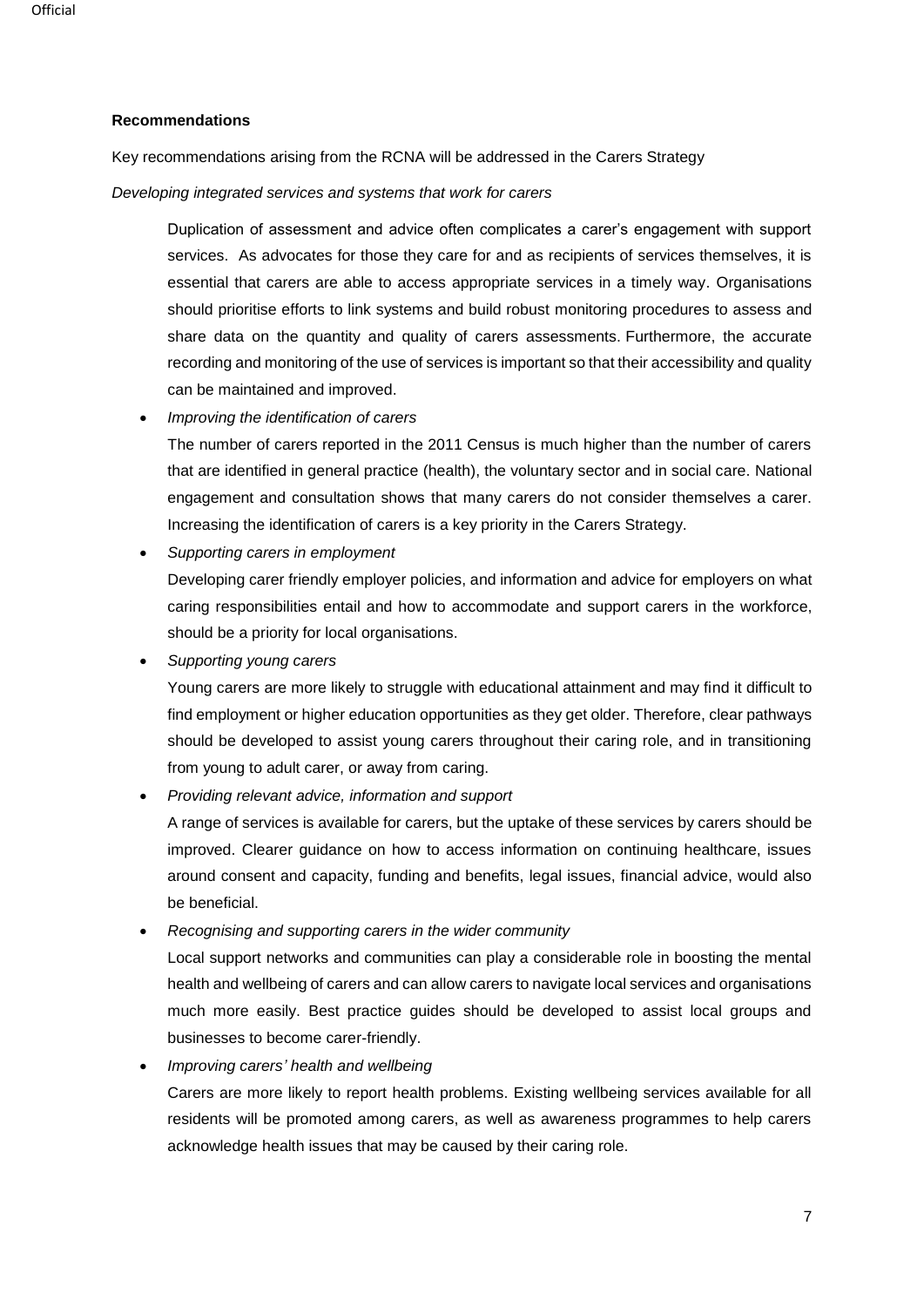# <span id="page-7-0"></span>**1 Introduction**

This RCNA focuses on the needs of people who provide unpaid care in the London Borough of Richmond upon Thames.

<span id="page-7-1"></span>A carer is someone of any age who, without payment, provides help and support to a partner, child, relative, friend or neighbour, who could not manage without their help. This could be due to older age, physical or mental illness, drug or alcohol misuse, or disability.

Young carers are children and young people under the age of 18 who are taking on practical and/or emotional caring responsibilities normally expected of an adult, and can include anything from cooking, shopping and housework to administering medication, assisting with personal care such as washing or dressing, interpreting, physical support such as lifting and even emotional support or looking after younger siblings.

# **1.1 Aims**

This report aims to provide a greater understanding of the characteristics and needs of unpaid carers in the London Borough of Richmond upon Thames. It includes:

- 1. A profile of unpaid carers, including the number and characteristics of carers in Richmond upon Thames; and the social, economic and health impact of caring and the results from initiatives that involved carers.
- 2. An overview of local services for carers in Richmond upon Thames, and insight into the access to and utilisation of these services.

# <span id="page-7-2"></span>**1.2 Methods**

The main data sources that have been used are the 2011 Census, the 2016/17 Survey of Adult Carers in England, the Survey of Carers in Households, Richmond Young People's Survey, and a range of other local data sources on causes of disability and illness.

### **2011 Census**

The 2011 Census included the following question on caring:

*Do you look after, or give any help or support to family members, friends, neighbours or others because of either long-term physical or mental ill-health/disability, or problems related to old age?*

*[Do not count anything you do as part of your paid employment]*

- o *No*
- o *Yes, 1-19 hours a week*
- o *Yes, 20-49 hours a week*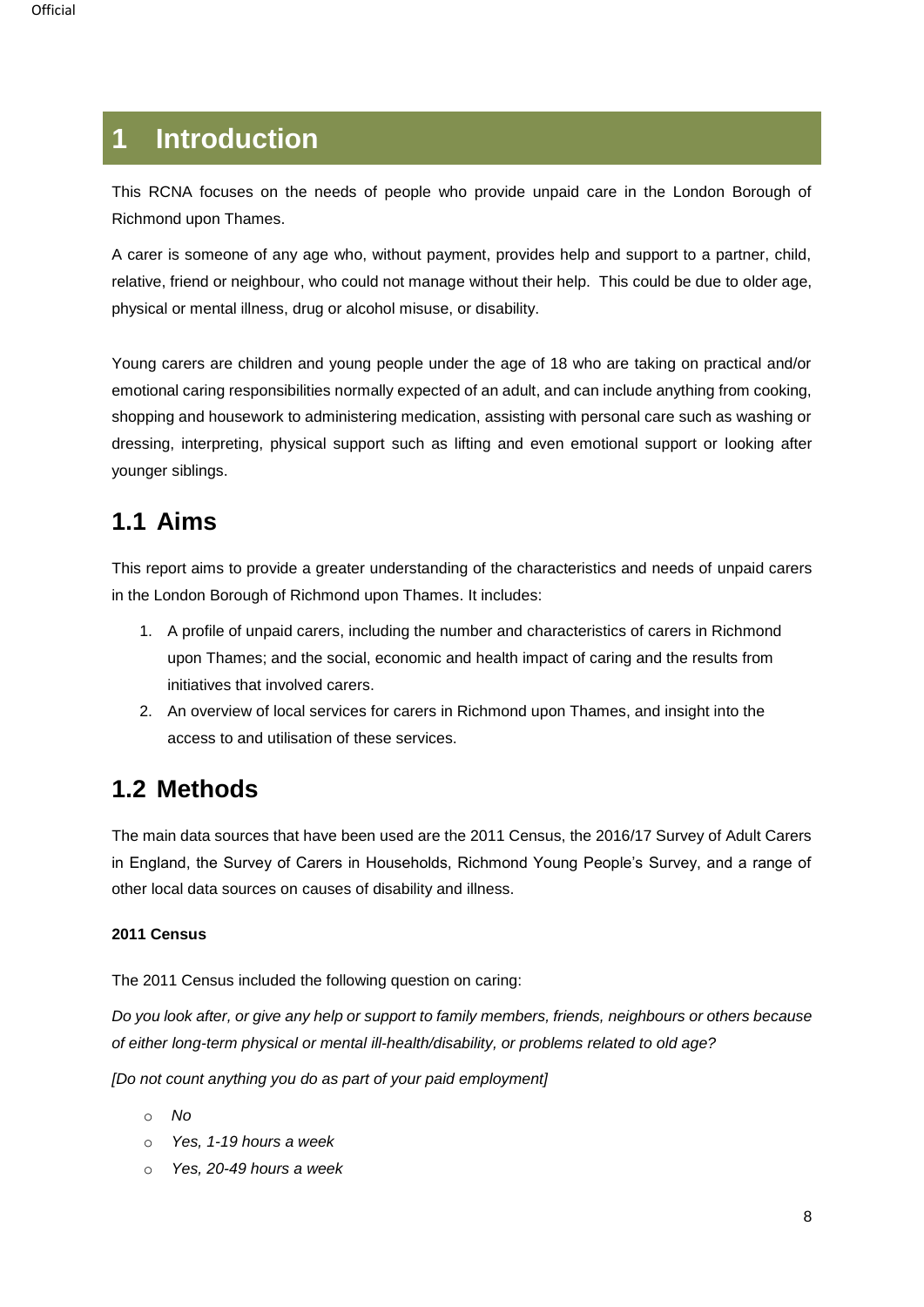#### o *Yes, 50 or more hours a week*

In addition, the Census included questions about age, sex, ethnicity and general health.

#### **Survey of Adult Carers in England**

This national survey takes place every other year. It is conducted by Councils with Adult Social Services Responsibilities (CASSRs) and published by NHS Digital. The survey seeks the opinions of carers aged 18 or over, caring for a person aged 18 or over, on a number of topics that are considered to be indicative of a balanced life alongside their unpaid caring role. The 2016/17 report used data collected from a sample of 55,705 carers who participated in the survey and these are weighted to make inferences about the whole, weighted eligible population (341,515) of carers. A total of 220 carers from the London Borough of Richmond-upon-Thames participated in the survey.

### **Survey of Carers in Households**

In 2009/2010, a detailed survey in households (the Survey of Carers in Households) was conducted by the Department of Health as part of the Government's Carers' Strategy programme (Health & Social Care Information Centre, 2010). Face-to-face interviews were carried out in a representative sample of homes in England (response rate 76%). The survey included a total of 2,200 carers nationally.

This survey includes information on the characteristics of the people who are cared for, including their age, their health and their relationship to the care-giver. Given that this was a national survey without a local sample, data can be quoted directly for England, but are imputed (estimated) for Richmond.

#### **Young People's Survey**

The Richmond Young People's Survey was developed by the Schools Health Education Unit (SHEU) in partnership with the Richmond upon Thames Education, Children's and Cultural Services and the Primary Care Trust, to obtain pupil's views regarding healthy eating, safety, emotional wellbeing and leisure time. The 2014 survey included 2,801 pupils from primary, junior, and secondary schools. The survey includes questions on providing care for someone at home on a regular basis who is unable to care for themselves.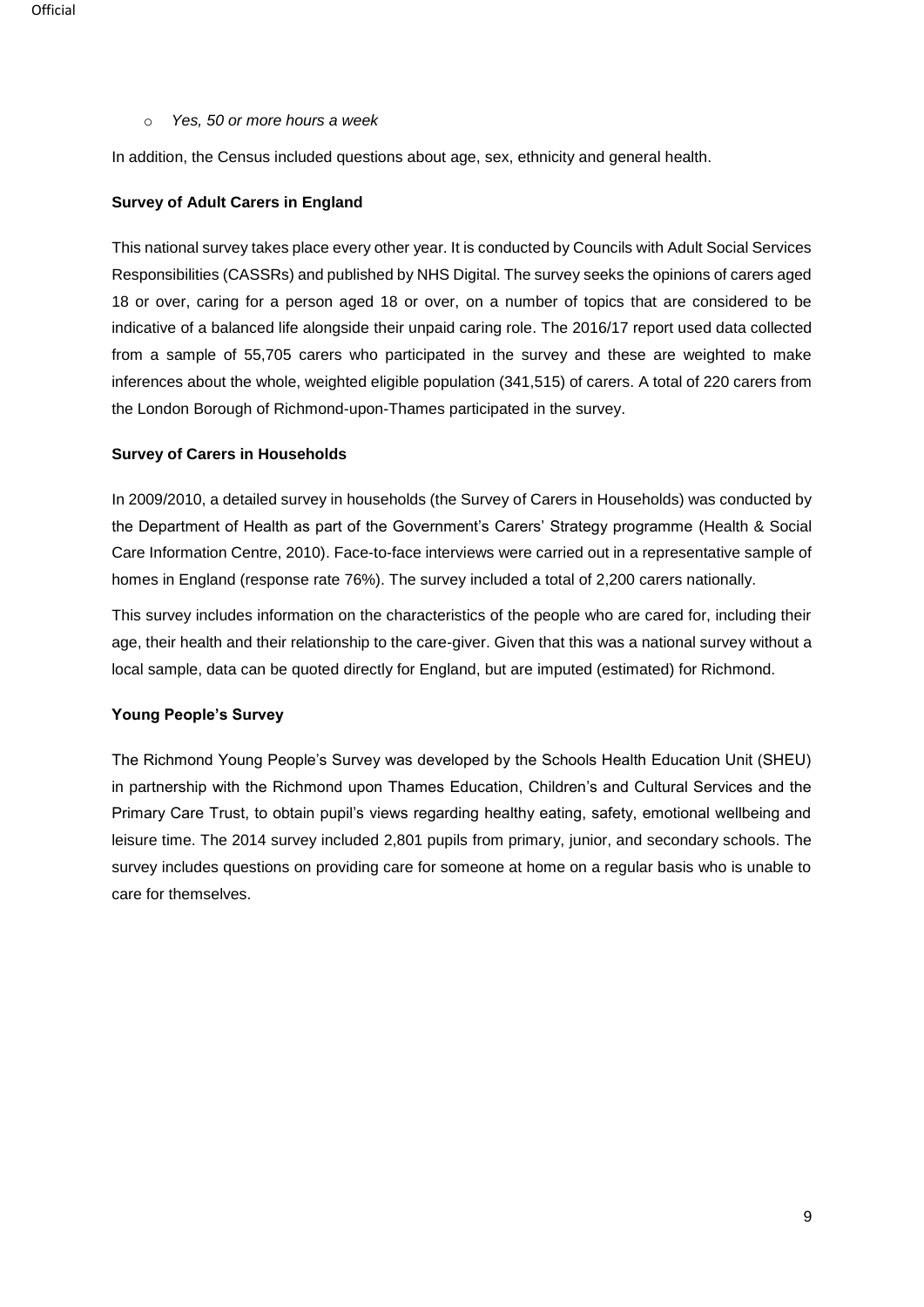# <span id="page-9-0"></span>**2 Background**

## <span id="page-9-1"></span>**2.1 Impact of being a carer**

Most of us will look after an elderly relative, sick partner or disabled family member at some point in our lives. This invaluable service undoubtedly ensures the continued health, wellbeing and comfort of many people who are cared for, however the social, financial and health impacts upon carers can be considerable. People providing unpaid care are unable to protect their current and future financial security (Carers UK, 2017). Those providing care for more than 50 hours a week are twice as likely to be in bad health as non-carers and 3 in 5 carers have a long-term health condition (GP Survey, 2016). This impact is frequently exacerbated by carers being unable to find time to attend medical appointments, or delaying them, due to ongoing caring responsibilities. Therefore, it is essential that services and systems work for carers and are informed by their health and wellbeing needs.

# <span id="page-9-2"></span>**2.2 Valuing carers**

The vast majority of care is provided by family, friends and relatives, and the care they provide is worth an estimated £132bn per year (Carers UK, University of Sheffield, University of Leeds, 2015)– notably more than total spending on the NHS, which was 124.7 billion in 2017/18 (Carers UK and the King's Fund, 2017). There are 5.8 million carers in England and Wales (ONS, 2011) and Carers UK estimate that this number will need to increase to 9 million by 2037 in order to meet demand (Carers UK, 2017) However despite the significant contribution carers are making to society and the health system, the 2017 State of Caring Survey found that 73% of carers felt that their contribution was not valued or understood by government. Therefore, it's vital that carers are given the recognition and support they need to continue to provide care.

# <span id="page-9-3"></span>**2.3 Characteristics of carers in the UK**

For the UK as a whole, the 2011 Census suggested that:

- The total number of carers had grown from 5.2 million (10.0% of UK population) in 2001 to 5.8 million (10.2% of UK population)
- The number of carers aged over 65 years was increasing more rapidly than the general carer population (Carers UK and the University of Leeds, 2011).
- Women were slightly more likely to provide care than men.
- Carers and the cared for could be categorized into three main groups:
	- Young & young adult carers caring for a family member, commonly a parent or sibling.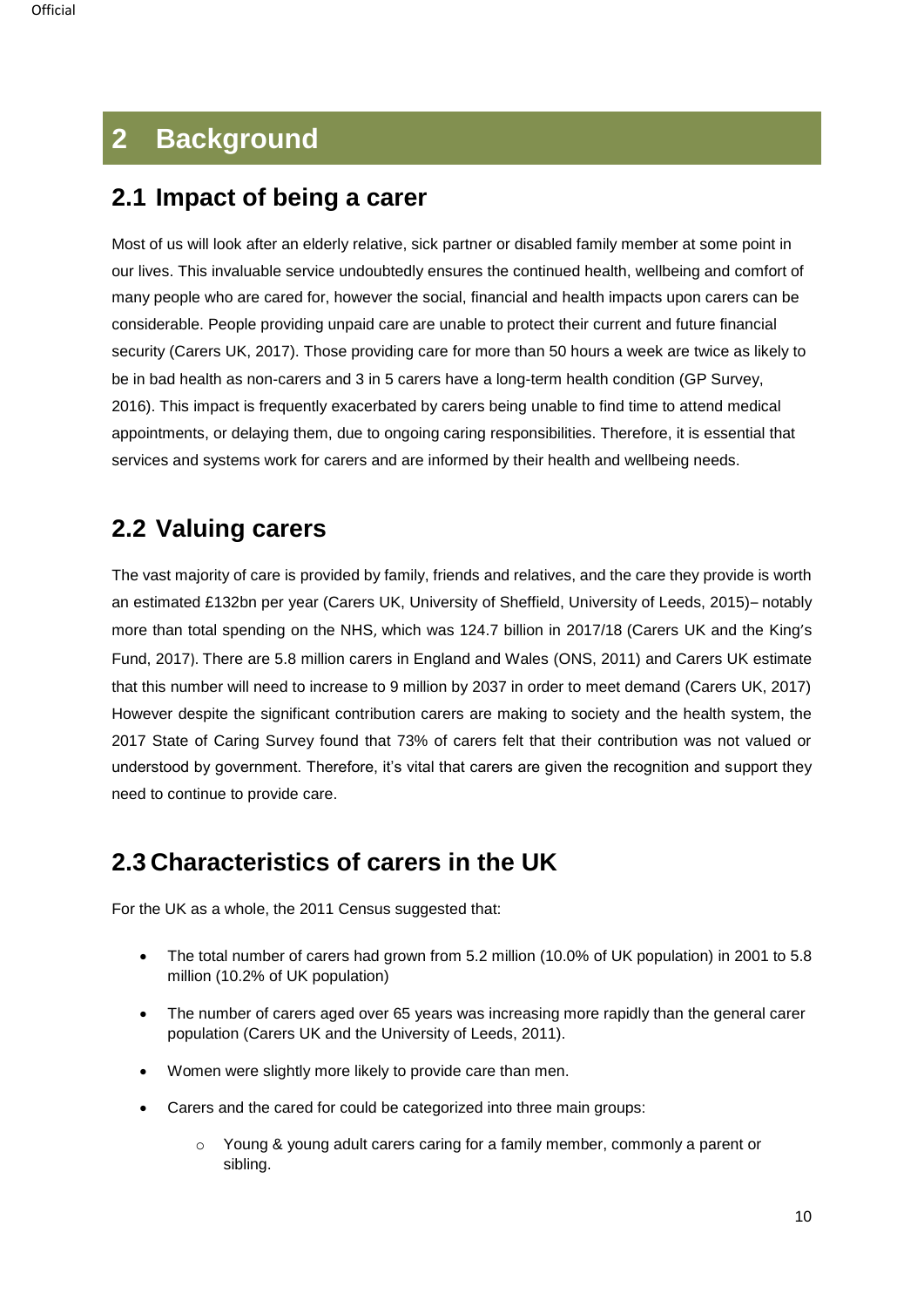- o Parents caring for an adult child.
- o Middle aged children & older spouses caring for older people.
- In terms of who care is provided for, the Survey of Carers in Households found that parents and parents-in-law are the largest group receiving care (see Table 1).

| <b>Caring for:</b>     | Percent (%) |
|------------------------|-------------|
| Parents/parents-in-law | 40          |
| Spouse/partner         | 26          |
| Child                  | 13          |
| Friend or neighbor     | 9           |
| Other relative         |             |
| Grand-parent           | 4           |
| Other                  |             |
|                        | 100%        |

**Table 1. Who do carers care for?**

*Source:* (The Health and Social Care Information Centre, 2010)

- Most carers care for one person (83%). However, 14% care for two people and 3% are caring for three or more people (The Health and Social Care Information Centre, 2010a).
- A Department for Education report indicates that 55% of young carers provide care to a parent, whilst 25% are providing care to a sibling. 80% of these young carers are helping with practical tasks, such as cooking and household chores. Responsibilities for caring increase with age (Department for Education, 2017).
- Young & young adult carers are at risk of being hidden and not receiving appropriate support.
- Parent carers often do not identify themselves as carers and so may not always be aware of the support available to them (Carers UK, 2006a; Carers UK, 2006b). Data from the 2016 State of Caring Report shows that 37% of parent carers, compared to 24% of all carers, took longer than 5 years to recognize themselves as a carer (Carers UK, 2016)
- 'Sandwich carers' those who combine care for an older relative with a range of other responsibilities, such as looking after their own children or caring for another family member or friend, often don't identify as carers. Higher numbers of this group are caring from a distance.
- Carers of older people make-up approximately three-quarters of all carers (Pickard, 2008)., and middle-aged carers may also have dependent children in addition to caring responsibilities for older parents.
- In terms of ethnicity British (11.1%), Irish (11.0%), and Gypsy/Irish Travellers (10.7%) were most likely to be providing unpaid care; and Mixed White and Black African (4.9%), Chinese (5.3%), and Mixed White and Asian (5.3%) were least likely (ONS, 2013b). Gypsy/Irish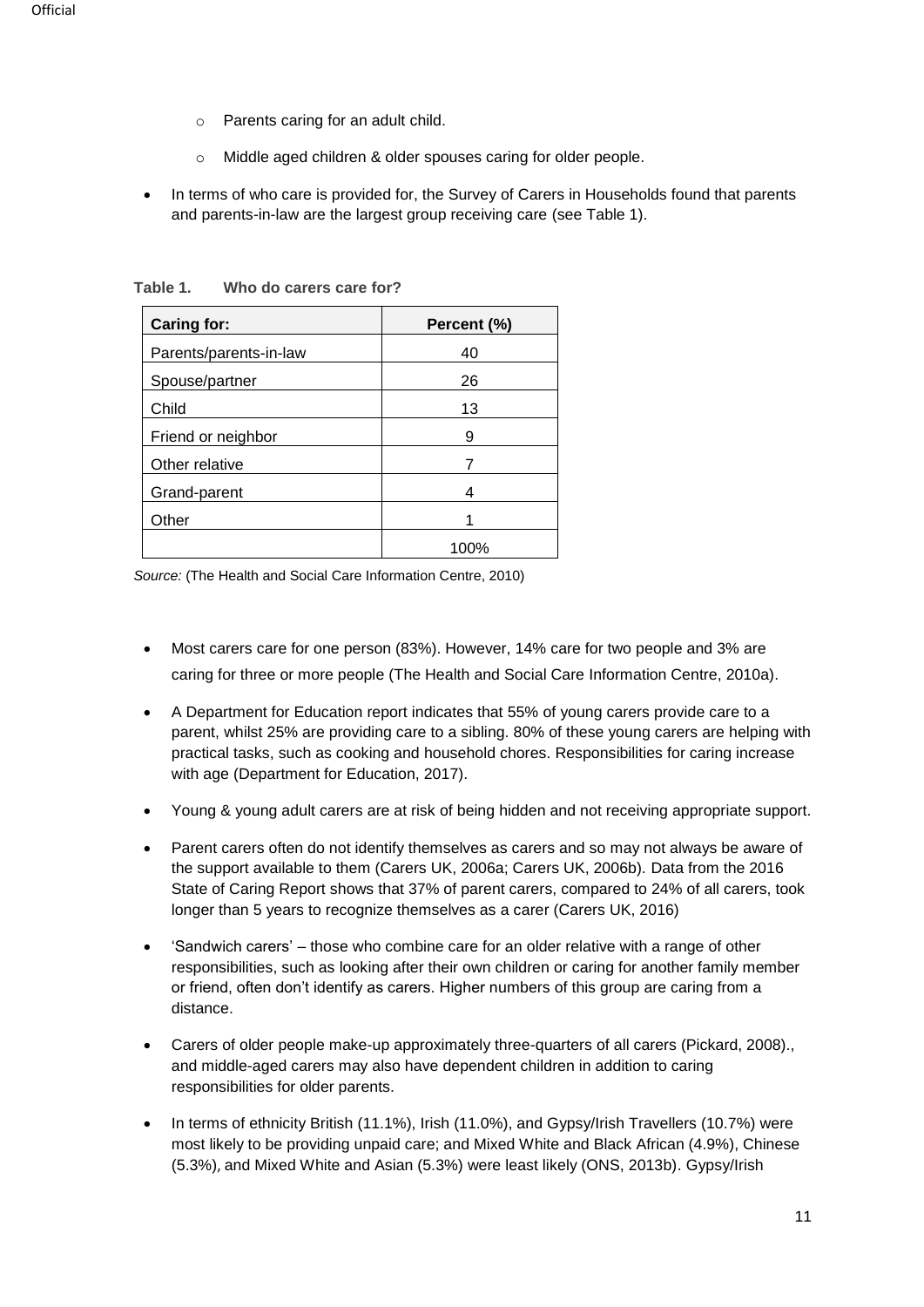Travellers were more likely than any other ethnic group to provide more than 50 hours of care per week.

- Wide regional variations are seen in terms of levels of caring across the UK associated with population age, disability, and deprivation (ONS, 2013c).
- The Survey of Carers in Households found the most common conditions of people being cared for were physical disability, long-standing illness, and sight or hearing loss, (see table 2). This is mirrored in the Survey of Adult Carers 2016/17 which lists physical disability as the most common condition among people being cared for (53.1%).

| <b>Condition cared for:</b>         | <b>Providing care for</b><br>under 20 hours<br>per week | <b>Providing care for</b><br>20 hours or more<br>per week | <b>Total</b> |
|-------------------------------------|---------------------------------------------------------|-----------------------------------------------------------|--------------|
| A physical disability               | 56%                                                     | 60%                                                       | 58%          |
| Long-standing illness               | 32%                                                     | 42%                                                       | 37%          |
| Sight or hearing loss               | 21%                                                     | 18%                                                       | <b>20%</b>   |
| Problems connected to ageing        | 25%                                                     | 9%                                                        | 17%          |
| A mental health problem             | 11%                                                     | 15%                                                       | 13%          |
| A learning disability or difficulty | 6%                                                      | 17%                                                       | 11%          |
| Dementia                            | 11%                                                     | 8%                                                        | 10%          |
| Terminal illness                    | 3%                                                      | 5%                                                        | 4%           |
| Alcohol or drug dependency          | $1\%$                                                   | 1%                                                        | 1%           |
| Other                               | $1\%$                                                   | 1%                                                        | 1%           |

**Table 2. Conditions of people who are cared for**

*Source:* (The Health and Social Care Information Centre, 2010a)

Further national characteristics indicated by the Survey of Adult Carers in England 2016/17 show that:

- The largest proportion of carers are aged 55-64 (24.2%) and the smallest are aged 18-25  $(1.4\%)$ .
- 58.5% of carers spend more than 35 hours per week providing care and 35.7% are providing care for more than 100 hours a week. This represents a considerable commitment when considered with the statistic that the majority of carers (65.2%) have been providing care for more than 5 years.

# <span id="page-11-0"></span>**2.4 Carers in National Strategy**

The intended outcomes of the coalition government's National Carers Strategy (Cross-Government publication, 2010) were that by 2018 every carer should be:

- Recognised and supported as an expert care partner
- Enjoying a life outside caring
- Not financially disadvantaged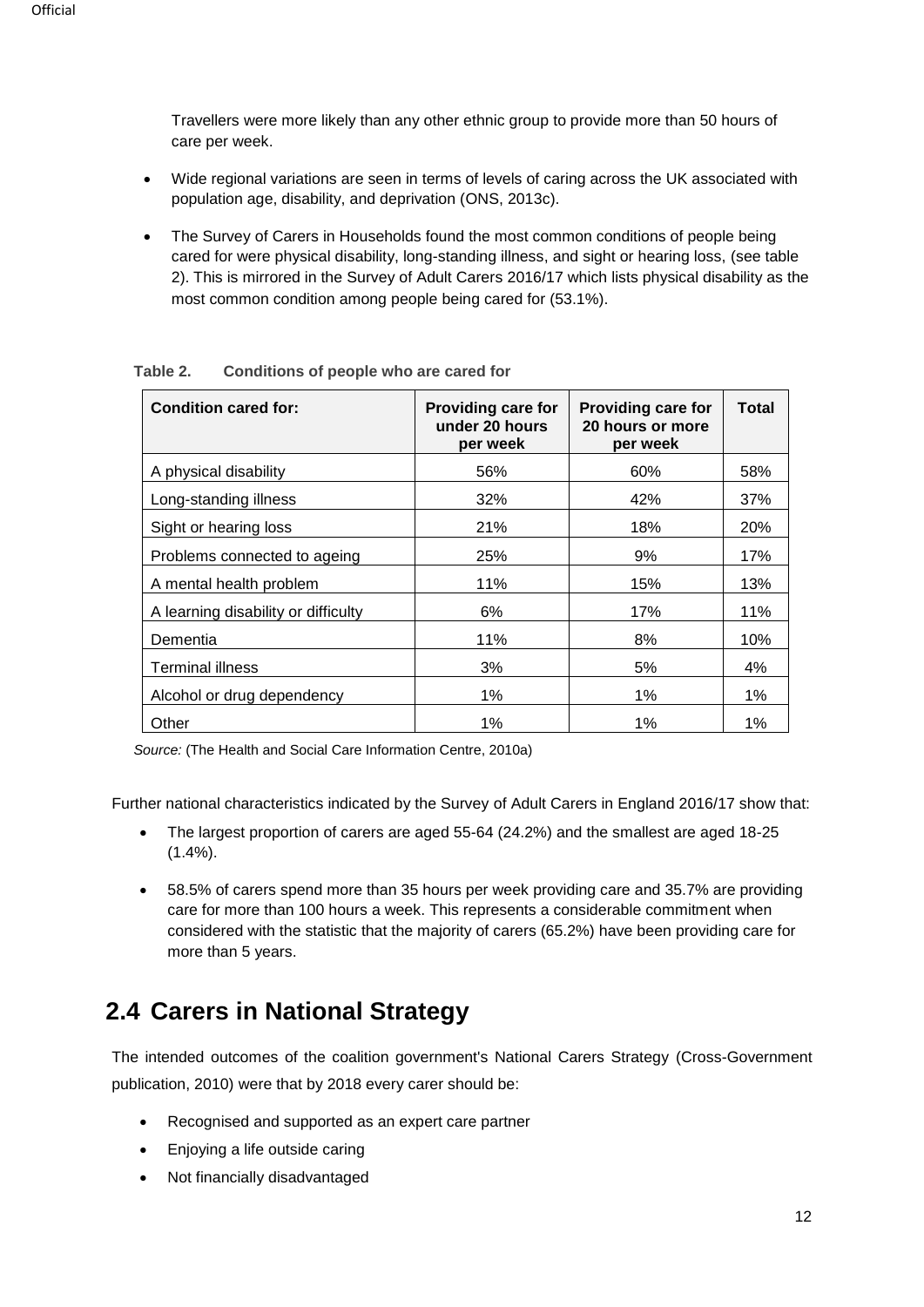- Mentally and physically well, treated with dignity
- Children will be thriving, protected from inappropriate caring roles.

To achieve the above outcomes the National Carers Action Plan 2018-2020 outlines a range of crossgovernmental actions based around five key themes:

- Services and systems that work for carers
- Employment and financial wellbeing
- Supporting young carers
- Recognising and supporting carers in the wider community and society
- Building research and evidence to improve outcomes for carers

The Care Act 2014 came into force in April 2015, with some elements delayed until April 2016. It put in place significant new rights for carers in England including:

- A focus on promoting wellbeing.
- A duty on local councils to prevent, reduce and delay need for support, including the needs of carers.
- A right to a carer's assessment based on the appearance of need.
- A right for carers' eligible needs to be met.
- A duty on local councils to provide information and advice to carers in relation to their caring role and their own needs.

The Children and Families Act 2014 gives young carers and young adult carers in England a right to a carer's assessment and to have their needs met (if the assessment shows this is needed). The Care Act and the Children and Families Act combine to ensure the needs of the whole family are met and inappropriate or excessive caring by young carers is prevented or reduced. The rights of parent carers have also been addressed within the Children and Families Act. A local council has a duty to provide an assessment to a carer of a disabled child aged under 18 if it appears that the parent carer has needs, or the parent carer requests an assessment.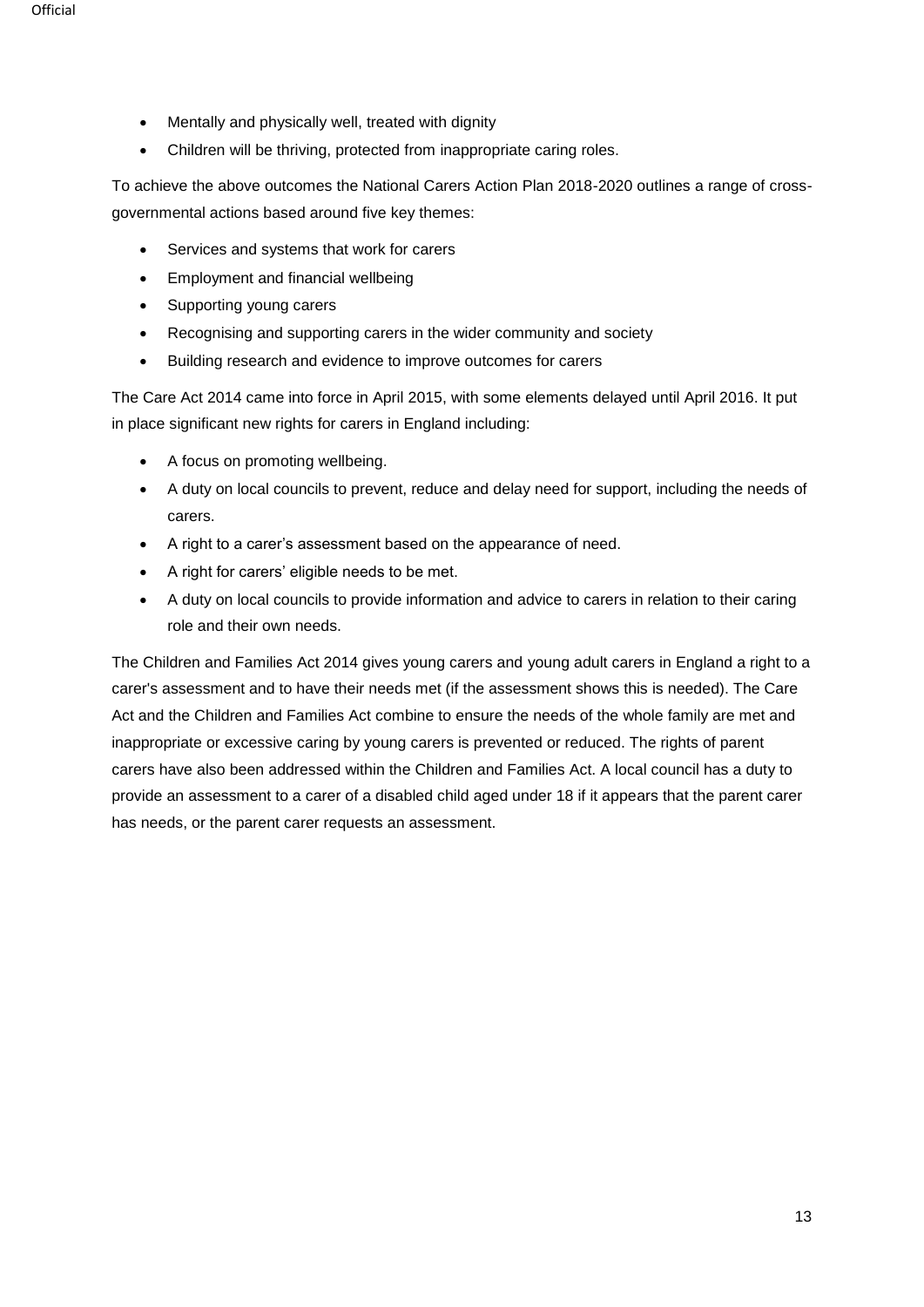# <span id="page-13-0"></span>**3 The carer population in the London Borough of Richmond upon Thames**

This section gives an overview of the number of carers in Richmond upon Thames and the characteristics of carers and the people that they care for.

While it is expected that most carers will provide care locally, carers living in another local authority may provide care for people living in Richmond upon Thames, and carers living in Richmond upon Thames may provide care for people living in another local authority. As we do not have data on the where the person that is cared for lives, in this section we focus on carers living in Richmond upon Thames (who may provide care in Richmond upon Thames or in a different area).

# <span id="page-13-1"></span>**3.1 Estimated number of carers resident in the London Borough of Richmond upon Thames**

## **3.1.1 Total number of carers in Richmond upon Thames**

The population of Richmond upon Thames in 2011 was 187,000 (including 2,900 who are resident in communal establishments) (ONS, 2011) As of 2018 the population is projected to have grown to 200,000 with further growth to 217,000 projected by 2028 and 229,000 by 2038 (Greater London Authority, 2017a). The projected number of households is 86,000 (Greater London Authority, 2017b).

The Census reported that a total of 15,802 people were carers, and this is projected to have grown to 17,000 in 2018 (see 3.1.2 for methodology). Table 3 shows the findings by hours of unpaid care provided per week (ONS, 2011), with carers in Richmond upon Thames representing 8.5% of the resident population.

The proportion of Richmond's population providing unpaid carer (8.5%) is similar to the average for SW London (8.4%) and London as a whole (8.5%), and lower than the average in England (10.2%). However, generally a lower proportion of Richmond's population provides over 19 hours of care per week.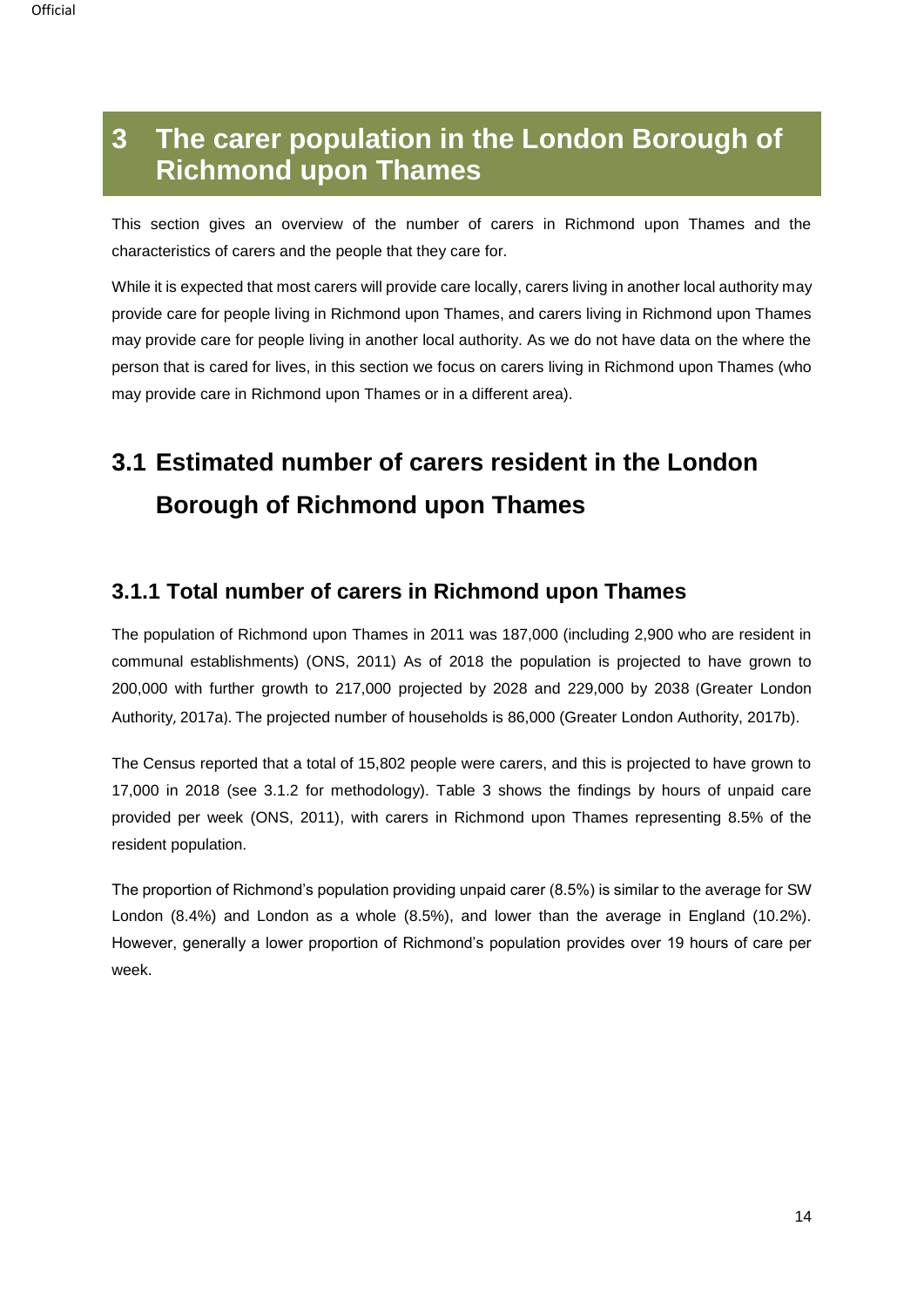|                      | Informal care                               |                                                               |                                                                |                                                                        |
|----------------------|---------------------------------------------|---------------------------------------------------------------|----------------------------------------------------------------|------------------------------------------------------------------------|
|                      | <b>Provides no</b><br>unpaid care<br>$(\%)$ | <b>Provides 1</b><br>to 19 hours<br>unpaid care<br>a week (%) | <b>Provides 20</b><br>to 49 hours<br>unpaid care<br>a week (%) | <b>Provides 50</b><br>or more<br>hours<br>unpaid care<br>a week $(\%)$ |
| <b>Names</b>         | 2011                                        | 2011                                                          | 2011                                                           | 2011                                                                   |
| Croydon              | 90.73                                       | 6.07                                                          | 1.31                                                           | 1.89                                                                   |
| Kingston upon Thames | 91.70                                       | 5.83                                                          | 1.01                                                           | 1.47                                                                   |
| Merton               | 91.82                                       | 5.27                                                          | 1.21                                                           | 1.70                                                                   |
| Richmond upon Thames | 91.55                                       | 6.32                                                          | 0.86                                                           | 1.27                                                                   |
| Sutton               | 90.38                                       | 6.54                                                          | 1.18                                                           | 1.90                                                                   |
| Wandsworth           | 93.49                                       | 4.28                                                          | 0.94                                                           | 1.30                                                                   |
| South West London    | 91.63                                       | 5.66                                                          | 1.10                                                           | 1.61                                                                   |
| London               | 91.56                                       | 5.33                                                          | 1.29                                                           | 1.83                                                                   |
| England              | 89.76                                       | 6.51                                                          | 1.36                                                           | 2.37                                                                   |

| Table 3. |  |  | <b>Census 2011: Provision of unpaid care</b> |  |  |  |
|----------|--|--|----------------------------------------------|--|--|--|
|----------|--|--|----------------------------------------------|--|--|--|

Source: Census 2011

However, currently there are just 1,683 carers recorded in General Practice, despite the vast majority (87.5%) of practices who responded to a 2018 survey stating that they ask patients if they are a carer on the new patient registration form. Similarly, a limited number of the total carer population (1,800 adult carers) are registered with the Carers Hub Service, and fewer than 300 carers assessments were performed by Richmond Council, suggesting that health professionals and support services may not be aware of the carer responsibilities and associated support needs of patients, and may not be identifying, or recording and flagging carers correctly.

## **3.1.2 Characteristics of carers in Richmond upon Thames**

By applying local prevalence rates from the 2011 Census to population projections (Greater London Authority, 2017a) estimates of numbers of carers by gender and age group in 2018 have been calculated. Note that these rough estimates do not take into consideration changes in the number of people requiring care. It is estimated that: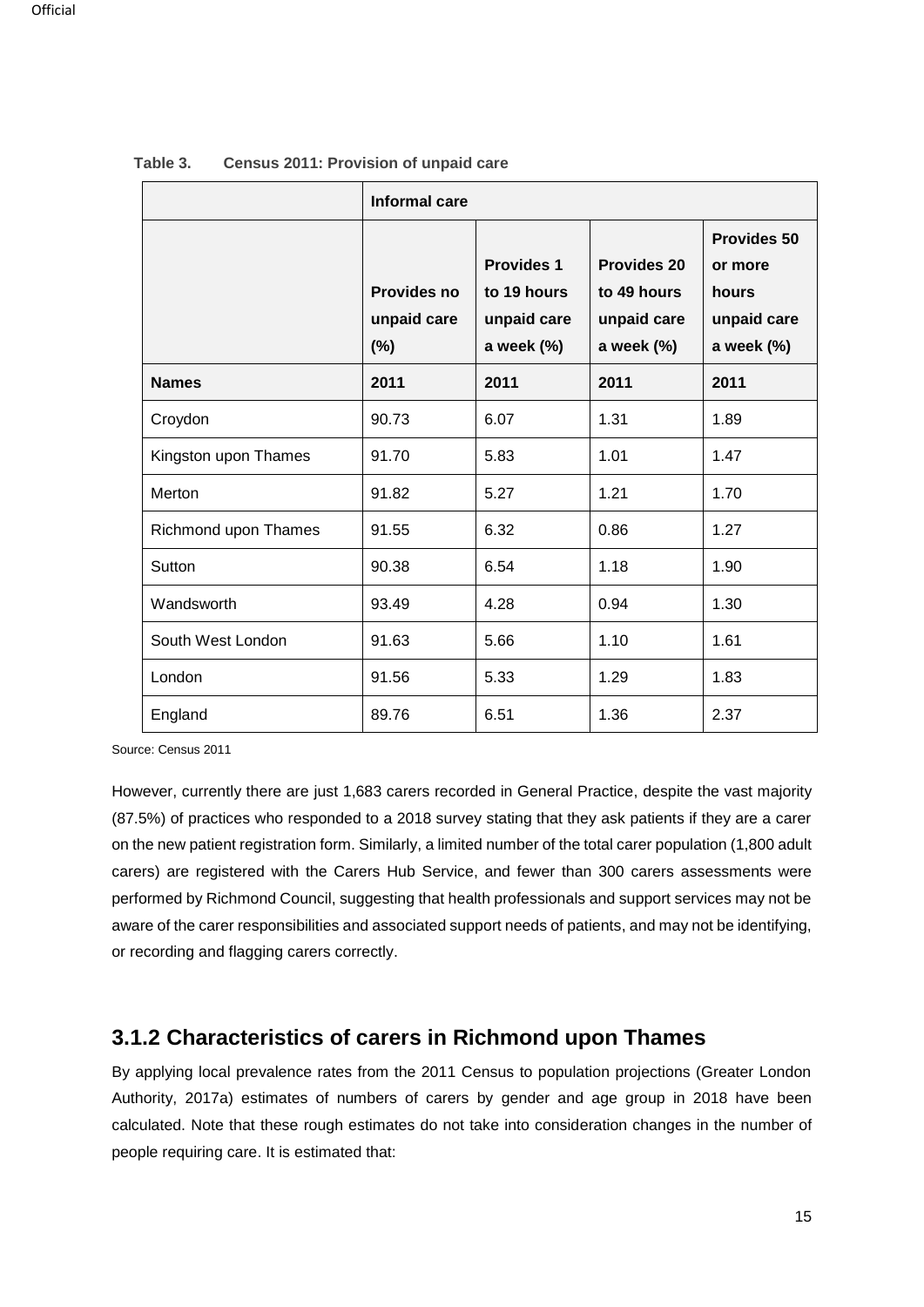- Of those who provide unpaid care in Richmond upon Thames, 58% are female.
- Of all care providers, 31% are aged between 25 and 49 years, 41% between 50 and 64 years, and 22% are aged over 65 years.
- Of those who provide more than 50 hours of care per week, 39% are older than 65 years.
- Six percent of carers are younger than 25 years.

## **Figure 1. Age and gender distribution of carers in the London Borough of Richmond upon Thames by number of hours of unpaid care (estimated)**



*Source:* (Census 2011/GLA, 2017)

### **Young carers and carers transitioning into adulthood**

The 2011 census identified that there are 864 carers in Richmond upon Thames aged younger than 24 years who provide unpaid family care, and as of 2018 this figure is estimated to be 970 (Greater London Authority, 2017a). In September 2018 480 young carers were being supported by the Richmond Carers Centre.

Based on information from the Richmond Carers Centre a greater proportion of young carers are from BME ethnic groups than the average for all carers within the borough (29% of young carers compared to 13% of all carers identified by the 2011 census).

The 2014 Richmond Young People's Survey (emotional and wellbeing themed report, pages 2 and 4) showed that 11% of pupils in year 5, 6 and 7, and 7% of pupils in year 8 and 10, reported that they care for someone at home on a regular basis who is unable to care for themselves. Only 1% felt this often stopped them from taking part in recreational activities, and 3% felt it sometimes stopped them.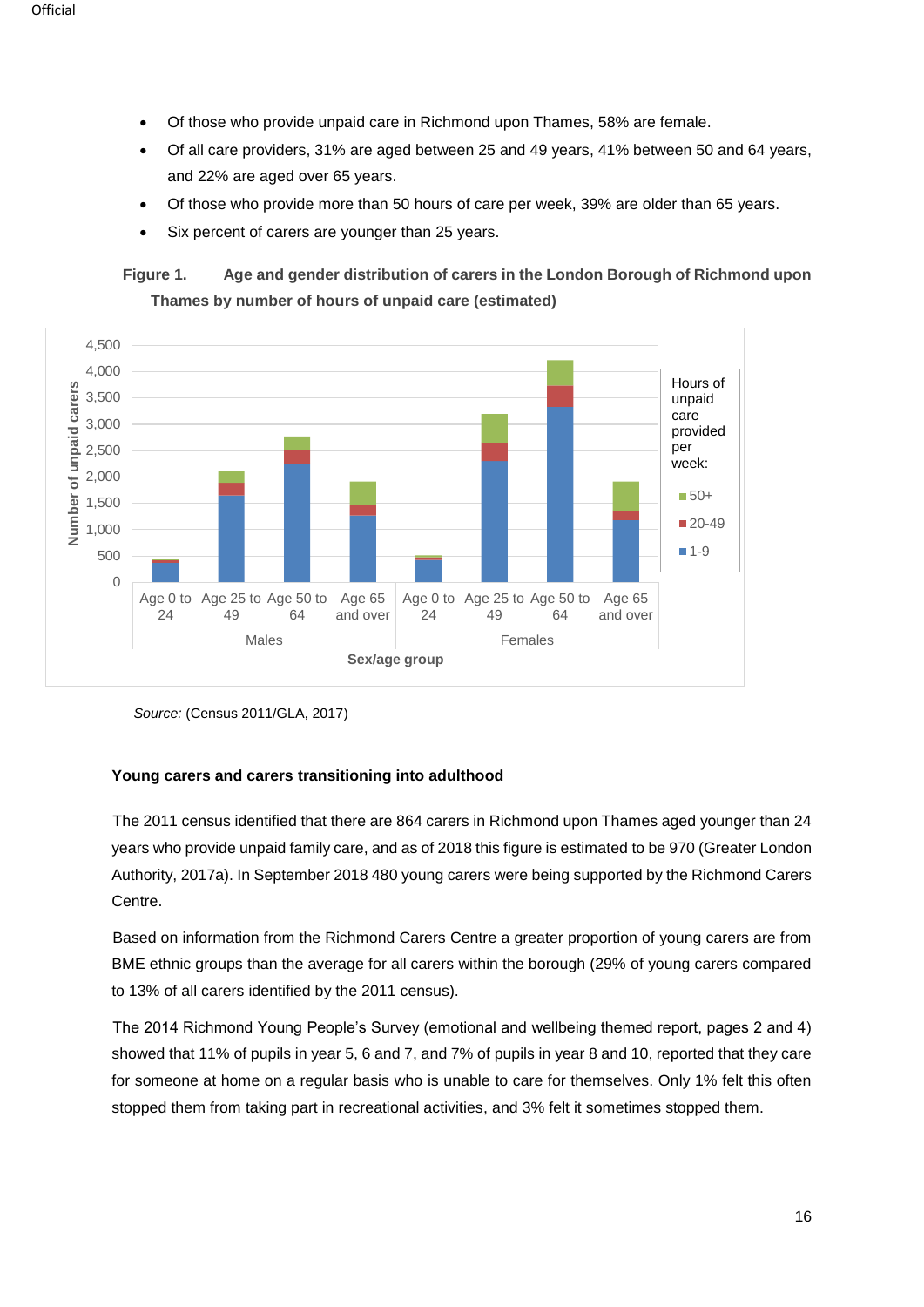#### **Parent carers and sandwich carers**

Applying national research (The Health and Social Care Information Centre, 2010a) to Richmond's population it is estimated that there is a total of 2,100 parent carers in the borough, making up around 13% of the carer population. Also, it is estimated that around 1,300 are caring for children with disabilities and a further 800 are caring for adult children. However, in Richmond-upon-Thames, there is a total of 4,469 school pupils who have special educational needs (DfE, 2018), although it is likely that not all of these pupils will be receiving care from their parents, it is likely that most are, suggesting a discrepancy between the number of parent carers identified, and the true total number of parent carers in the borough.

The number of 'sandwich carers' (those looking after young children at the same time as caring for the older generation) is rising due to the pressures of an ageing population, combined with people starting families later, nationally The number of middle-aged (50-64) female carers has risen by 13%, to 1.2 million, in the last ten years – a sharper increase than the total carer number (11%) (Carers UK, 2014). This disproportionately affects women, in Richmond-upon-Thames 23% of women aged 50 to 64 are carers, compared to 13% of men (ONS, 2011).

Parent and sandwich carers are less likely to identify as carers and are more likely to be caring from a distance. In Richmond upon Thames the peak age for caring is 50-64 years. 34% of carers are aged between 25 and 49 years, and 38% between 50 and 64 years. However, whilst the 2011 Census shows that 72% of carers are aged between 25 and 64, just 48% of carers registered with the Richmond Carers Hub Service in April 2018 were aged between 19 and 64.

#### **Care for older people**

As noted earlier, the majority of carers provide care for older people. In 2018, it is projected that 15.3% Richmond upon Thames residents are aged over 65 years, 6.8% are aged over 75 years and 2.2% over 85 years (Greater London Authority, 2017a). A vast majority of older people (96.6% of residents aged 65 years and over and 93.7% of those aged 75 years and over (ONS, 2011)) live in the community. The percentage of people aged over 65 years in Richmond upon Thames is projected to increase to 19.4% in 2038 (Greater London Authority, 2017a).

#### **Black, Asian and Minority Ethnic (BAME) Carers**

In Richmond, 2011 census data reveals that 14.1% of the population are from BAME groups, 14.5% of the population belong to non-British White ethnic groups and the remaining 71.4% are White British. The population of unpaid carers in Richmond has a similar ethnic composition although the proportion of White British carers is higher than in the total population (77.9% compared to 71.4%). The proportion of BAME and non-British White carers are both lower than the proportion of these ethnic groups within the total population at 12.6% and 9.4% respectively.

Figure 2 below shows the percentage of unpaid carers by broad ethnic group for Richmond upon Thames. The highest proportion of unpaid carers is seen in the White British ethnic group (12,316 (9%)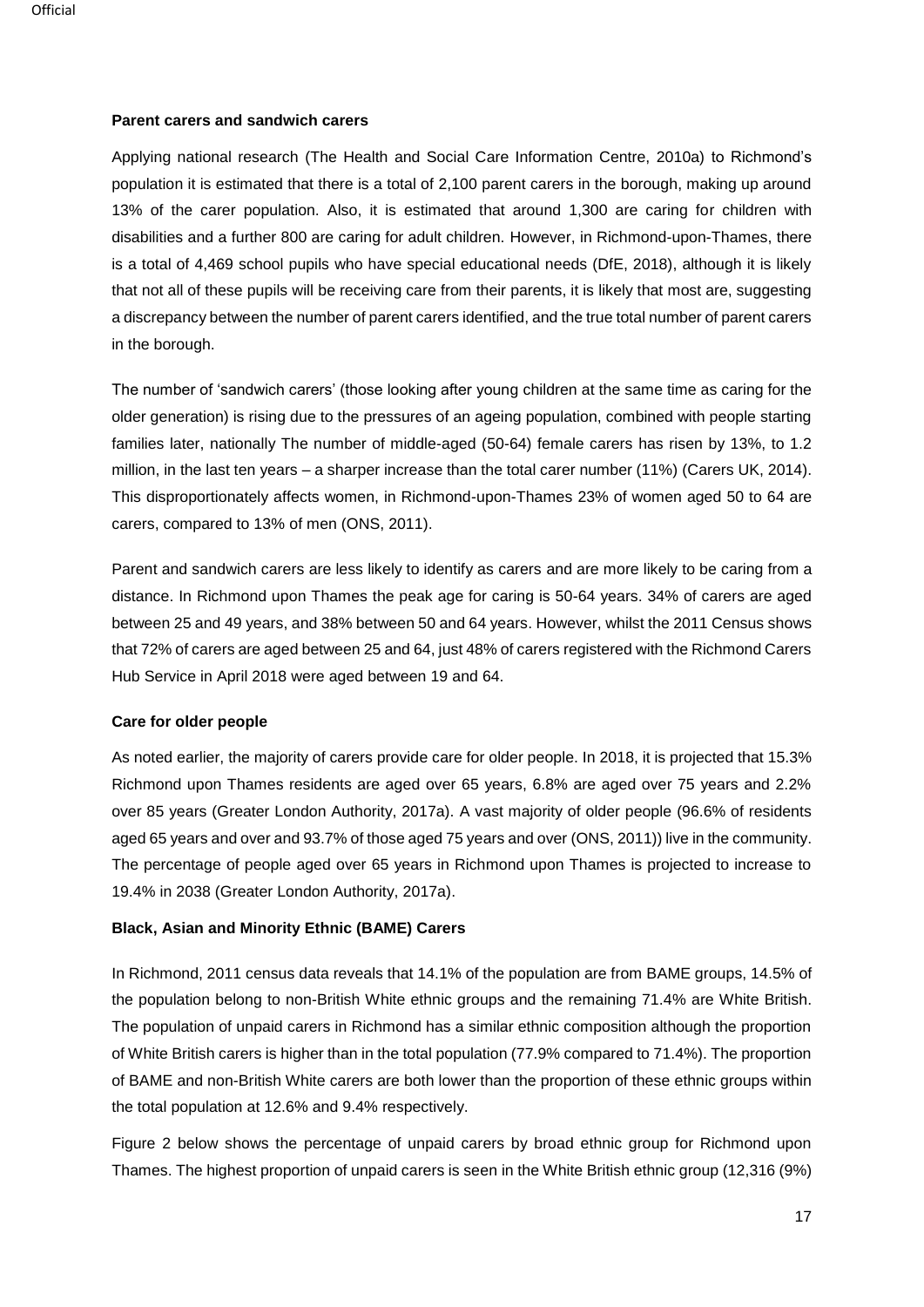providing care). The differences in unpaid care provision between the broader ethnic groups are similar to the whole of England (Office for National Statistics, 2013b). However, as shown in Figure 3, some differences are seen between individual ethnic groups that make up the three broader groups (White British, White other and BAME), though it should be noted that numbers are small in some of these groups.

Ethnic groups within the group White Other:

- Ethnic groups providing more care than the "White Other" average (5.5%): Irish (385 (8%) providing care) and Gypsy/Irish Traveller (White Other 19 (20%) providing care).
- Ethnic groups providing similar care to the "White Other" average (5.5%): "Other white (i.e. not Irish or Gypsy or Irish Traveller)" (1,084 (5%) providing care).

Ethnic groups within BAME:

- Ethnic groups providing more care than the BAME average (7.6%): Indian (559 (11%) providing care), Pakistani (115 (10%) providing care), Bangladeshi (73 (8%) providing care), and Other Asian (363 (8%) providing care).
- Ethnic groups providing less care than the BAME average (7.6%): the four ethnic groups in the Mixed/Multiple Ethnic Group (364 (5%) providing care) and "Chinese" (107 (6%) providing care).

A total of 323 carers registered with the Richmond Carers Centre (RCC) identified themselves as BAME. This is 17.39% of the total number of carers registered with the RCC, indicating a higher proportion of BAME carers than is indicated by the 2011 census (12.6% of individuals who identified as carers listed their ethnic group as BAME). RCC reports the actual number of BAME carers in the borough is likely to be much higher, as many carers choose not to register with the Centre, do not realise they are a carer, or actively seek support from the Council, local health services, or other groups.



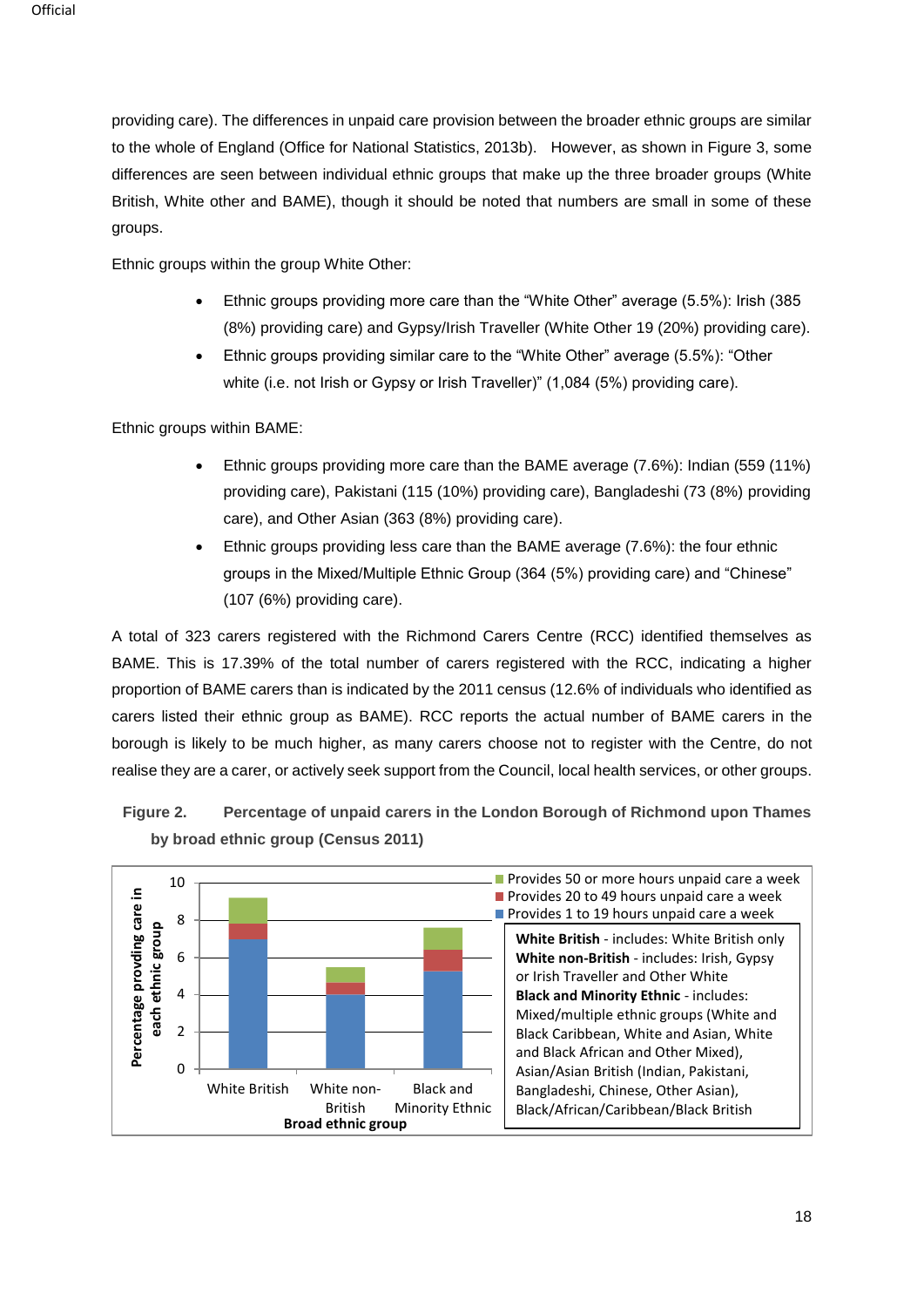

Percentage of unpaid carers in the London Borough of Richmond upon Thames by individual ethnic group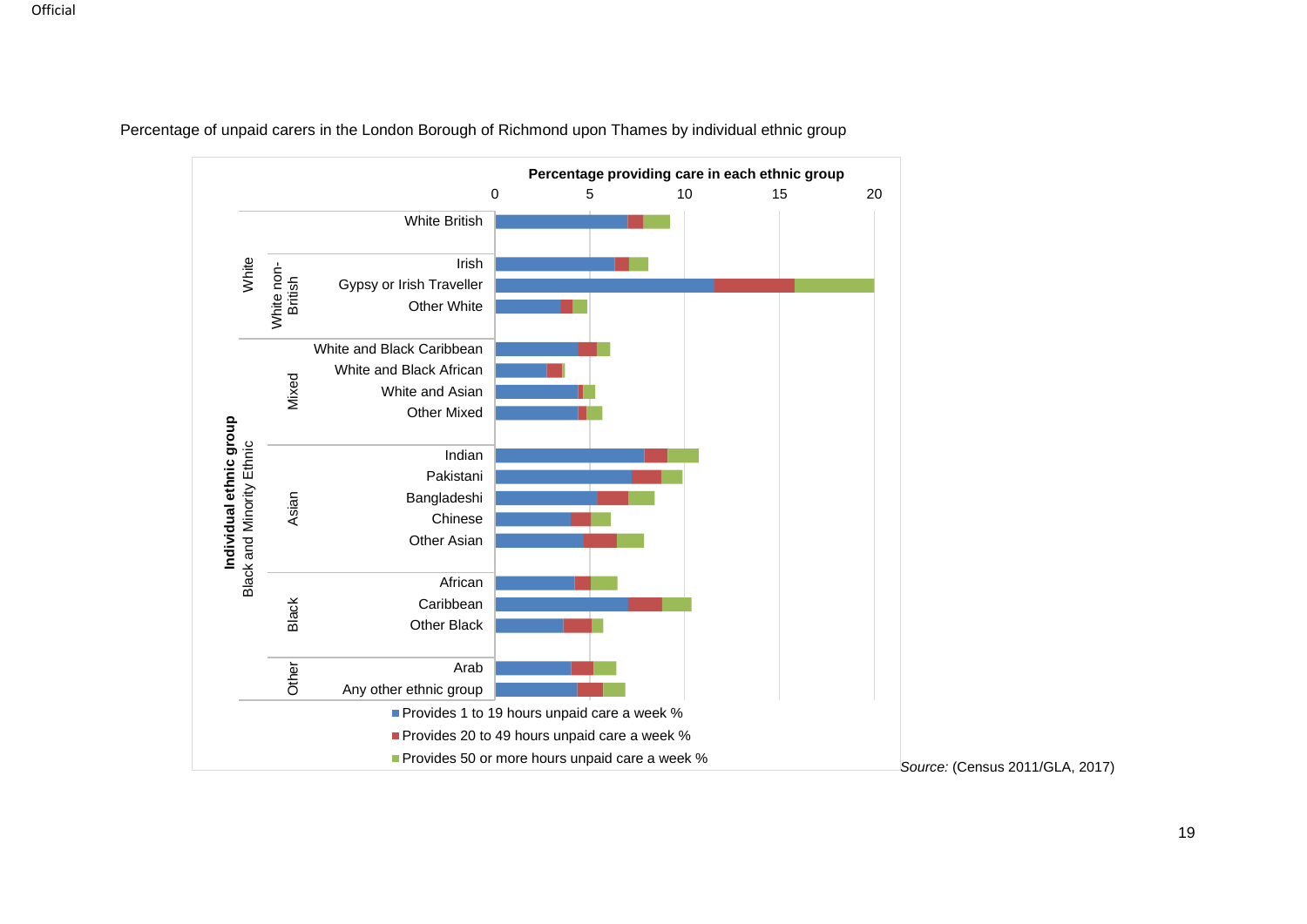# <span id="page-19-0"></span>**3.2 Deprivation**

The percentage of residents who provide unpaid care in a certain region is associated with deprivation. Consequently, given that Richmond upon Thames is one of the most affluent areas in the country, and is the least deprived borough within London (as measured by the Index of Multiple Deprivation 2015 (Department for Communities and Local Government, 2015)), it is no surprise that carer levels are lower in the Borough as a whole.

However, as shown in the figure below it is important to recognise that pockets of high deprivation exist within Hampton North; Heathfield; Ham, Petersham and Richmond Riverside; Barnes; Whitton; Hampton; and West Twickenham and that level of carer need is likely to be higher in these more deprived areas compared with more affluent areas. There are also families/individuals scattered throughout other parts of the borough who are experiencing above average levels of deprivation and are likely to have greater needs.





*Source: Department for Communities and Local Government, 2015*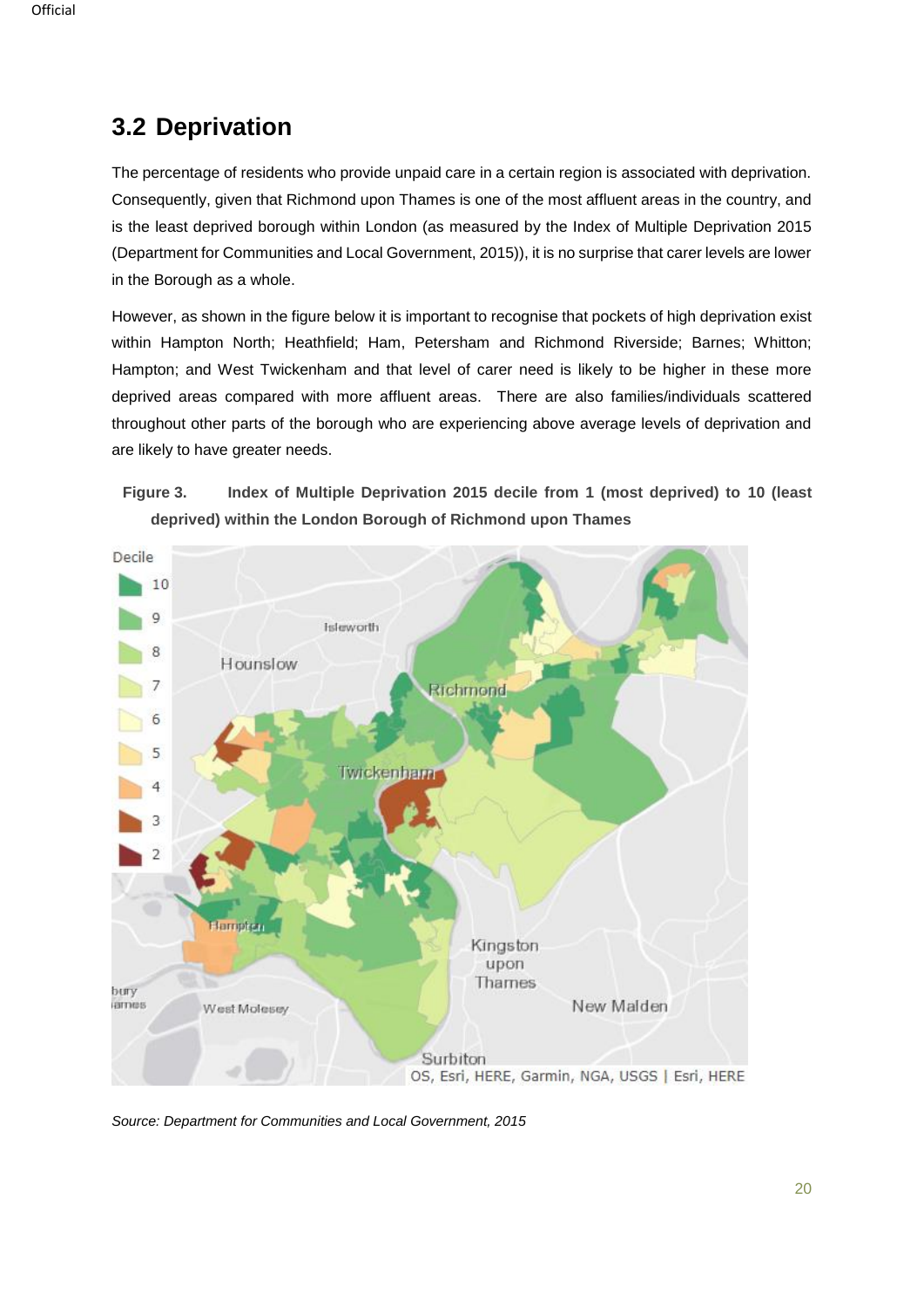## <span id="page-20-0"></span>**3.3 Conditions of the people who are cared for**

Nationally, according to the Survey of Carers in Households, the most common conditions amongst people that are looked after by unpaid carers are: physical disability (58% of carers), sight or hearing loss (20%), mental health problem (13%), learning disability (11%) and dementia (10%). The conditions of people who are cared for often dictate the types and duration of caring activities that a carer undertakes and understanding the prevalence of these conditions informs our knowledge of the health needs of carers. This breakdown does not fully represent the care requirements of those cared for, as autism spectrum disorder is included within the category of learning disability, despite those with autism requiring significantly different care and support than others within this group. There is also no category for those with multiple long-term conditions, who would be included in this data under the category of their most debilitating condition.

The absence of a specific statistical breakdown for conditions such as autism, or for those with multiple morbidities, has implications for local efforts to categorise these individuals and commissioning and delivering services tailored to individuals with these conditions and their carers.

## **3.3.1 Physical disability**

It is estimated that, in total (i.e. including those receiving unpaid help, those receiving paid help, and those receiving no help), there are 12,582 Richmond upon Thames residents aged between 18 and 64 years with a physical disability, of which there are 2,862 with a serious disability (www.pansi.org.uk, 2016). This estimate is based on the prevalence data for moderate and serious disability by age and sex included in the Health Survey for England (2001) applied to population projections from the Office of National Statistics of the 18 to 64 population to give estimated numbers predicted to have a moderate or serious physical disability.

## **3.3.2 Sensory impairment**

In 2016/2017, there were 285 people registered as blind or severely sight impaired with Richmond Council and 250 registered as partially sighted or sight impaired (NHS Digital, 2017a). In 2009/2010, 550 people who are deaf or hard of hearing were registered with Richmond Council (The Health and Social Care Information Centre, 2010b).

## **3.3.3 Mental health problem**

The Adult Psychiatric Morbidity Survey (APMS) 2014 (NHS Digital, 2016) provides data on the prevalence of both treated and untreated psychiatric disorders in the English adult population (aged 16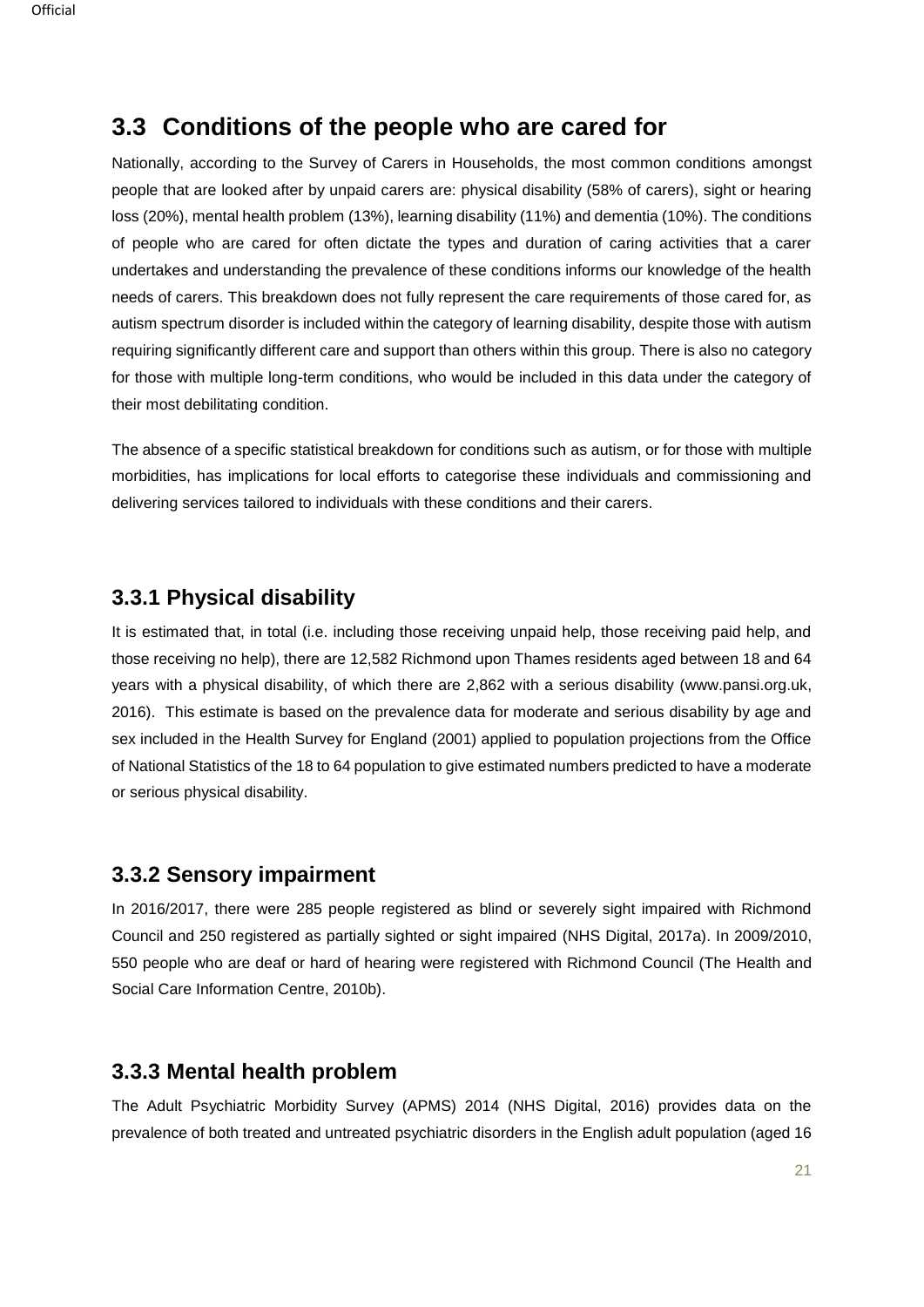and over) by gender and age group. By applying the national prevalence rates of psychiatric disorders from the APMS to the Richmond population (Greater London Authority, 2017a) and after adjusting for age and sex, the number of people in Richmond upon Thames with these psychiatric disorders can be estimated.

In total, it is estimated that 23,000 Richmond upon Thames residents aged 16-64 have a common mental disorder (CMD), 6,400 screened positive for probable posttraumatic stress disorder (PTSD), 800 had a psychotic disorder in the past year, 900 have autism, 3,000 have borderline personality disorder, and 3,000 have bipolar disorder. In the age group 18-64, there are an estimated 4,000 Richmond upon Thames residents with antisocial personality disorder.

In the population aged over 65 in Richmond upon Thames, it is estimated that there are 2,793 people with depression and 875 with severe depression, with these numbers projected to increase by 19% and 24% respectively from 2017 to 2025. Prevalence rates from the Medical Research Council Cognitive Function Ageing Study (McDougall et al. 2007) have been applied to population projections from the Office of National Statistics of the 65 and over population to give estimated numbers predicted to have depression, to 2025 (www.poppi.org.uk, 2016).

## **3.3.4 Learning disabilities**

Applying national prevalence estimates to the Richmond upon Thames population, it is estimated that 3,683 adults have a learning disability. Of these, 789 adults are estimated to have a moderate or severe learning disability (www.pansi.org.uk, 2016).

There are 445 (2.96/1000) adults with a learning disability getting long term support from Local Authorities in Richmond upon Thames (NHS Digital, 2017b). This is higher than the London average rate (2.77/1000) but lower than England's (3.33/1000). In April 2015 Richmond Social Services records indicated that 246 individuals with a learning disability were in receipt of formal community or institutionbased care. The disparity between this figure and the estimate that 3,683 adults in Richmond upon Thames have a learning disability, suggests that there are a large number of people not currently in receipt of services, who are likely reliant upon friends and family for care and support.

One of the key findings of the Richmond upon Thames Learning Disabilities JSNA 2012/13 was that carers are crucial in supporting the health needs of people with learning disabilities. The Learning Disabilities JSNA included a community engagement process, for which 400 questionnaires were distributed to adults with learning disabilities. The 280 questionnaires that were returned showed that almost all respondents have a paid or unpaid carer (92%). The majority (70%) rely on paid carers but a significant number (22%) rely on friends and family. More than half (52%) of respondents live in a residential home and only 12% live alone. The remaining respondents live with friends (9%) and family (27%).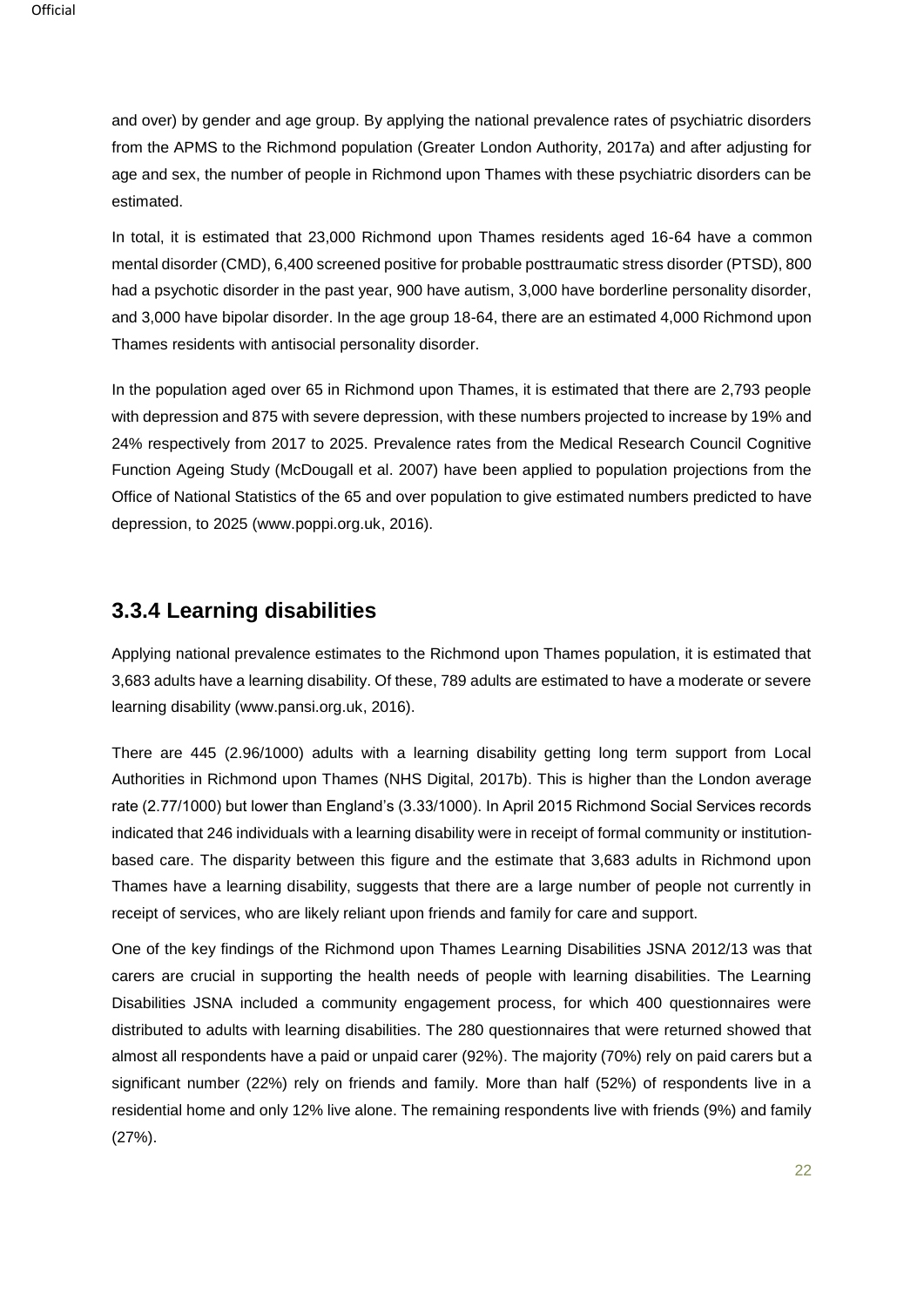## **3.3.5 Dementia**

Applying national prevalence rates from the Cognitive Function and Ageing Study II (Matthews et al, 2013) to population projections (Greater London Authority, 2017a) and adjusting for age and sex, it is estimated that there are 2,000 people with dementia in Richmond upon Thames. The number of people with dementia is expected to increase because of the ageing of the population: using the same sources, it is estimated that the number of people with dementia in Richmond will be 2,700 in 2028 – an increase of 35%. However, BME groups are projected a seven-fold rise in the prevalence of dementia as the population ages, in comparison to a two-fold rise in the population as a whole. This will have implications for future health and social care services, as well as for BME families and carers of those suffering from dementia (LBRuT, BME Needs Assessment, 2017). It is estimated that two thirds of people with dementia live in private households in the community (applying these national figures to the population of Richmond upon Thames results in an estimated 1,700 people with dementia living in the community, (Knapp et al., 2007) and that one third of people with dementia who live in the community are living alone (applying these research findings to the population of Richmond upon Thames results in an estimated 440 people with dementia living alone) (Mirando-Costillo, 2010).The majority of care for people with dementia is provided by family members, and the demands of caring can have profound negative effects on their social and emotional wellbeing (Brodaty, H, 2009).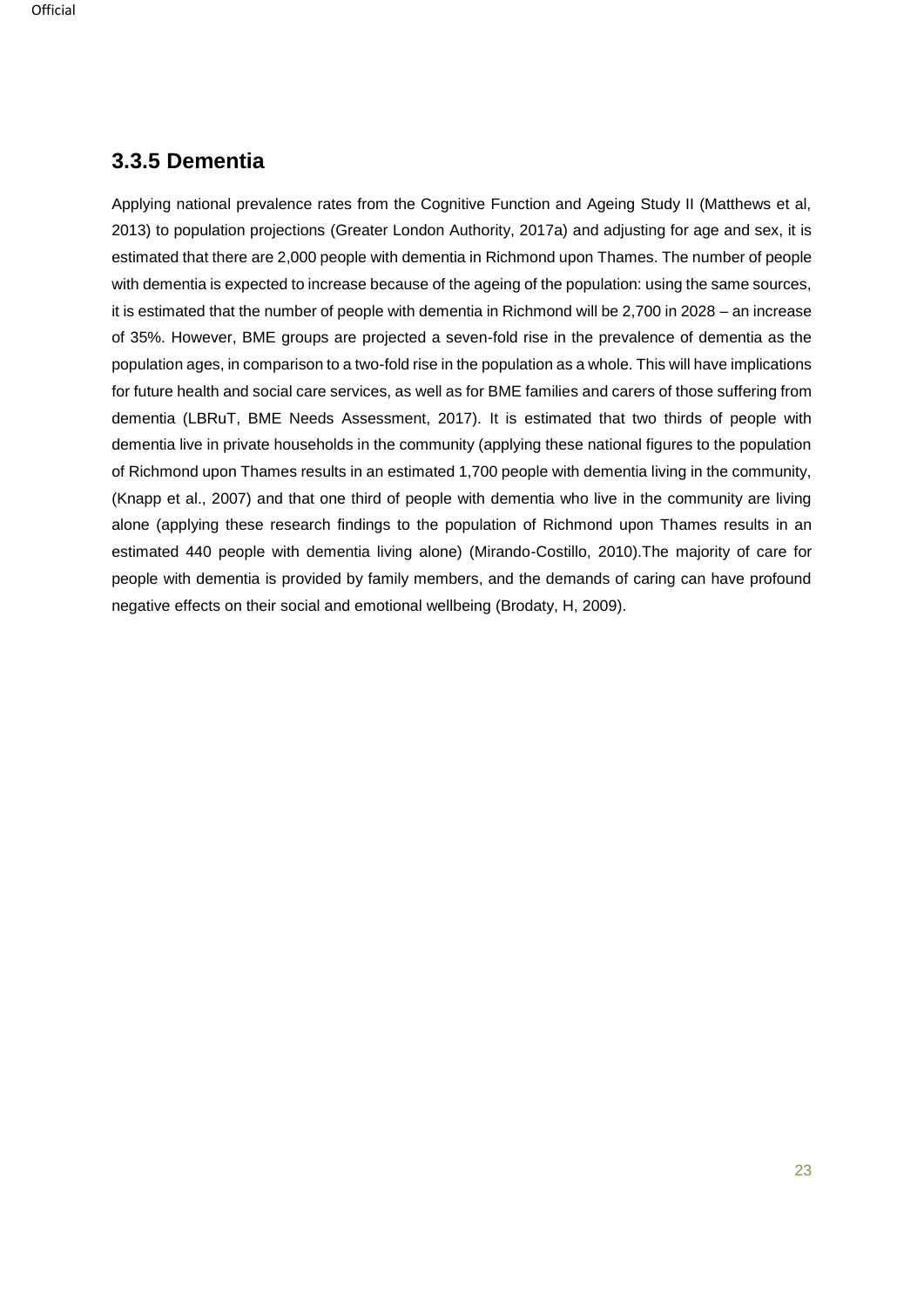# <span id="page-23-0"></span>**4 Health, social and economic impact of caring**

## <span id="page-23-1"></span>**4.1 Health needs of carers**

Research and analysis local data has found that carers are more likely to report health problems compared to those who do not provide care.

Nationally, the 2018 State of Caring Report found that 72% of respondents suffered mental ill health, and 61% suffered physical ill health as a result of caring. However 23% of carers reported refusing health and care support due to concerns over quality (Carers UK, 2018), which demonstrates a clear need to provide high quality services that effectively meet the health needs of carers.

As shown in the analysis of Richmond's 2011 Census data in the figure below, 20% of carers report their health is poor (this is reflected in the 20.74% of carers registered with RCC who have reported having their own physical or sensory disability or long-term condition (as at end April 2018)), compared to 11% of those who do not provide care. This risk of poor health increases with the number of hours of unpaid care that are provided.

The risk of poor health also increases with age, in Richmond upon Thames 67.4% of carers aged 65 and over reported having at least one long-term health condition compared to 53.3% of carers aged 18 to 64 (Survey of Adult Carers in England, 2016/17).

Compared to other South London Boroughs, carers in Richmond are more likely to have had to see a GP for health issues relating to their caring duties in the past 12 months (33.9% in Richmond upon Thames, compared to 27.8% Kingston upon Thames, 32.3% Merton, 31.4% Sutton (Survey of Adult Carers in England, 2016/17)). Just 8.1% of carers in Richmond reported that their caring responsibilities had no effect on their health. This is slightly lower than other South London boroughs (average 10.5% (Survey of Adult Carers in England 2016/17)).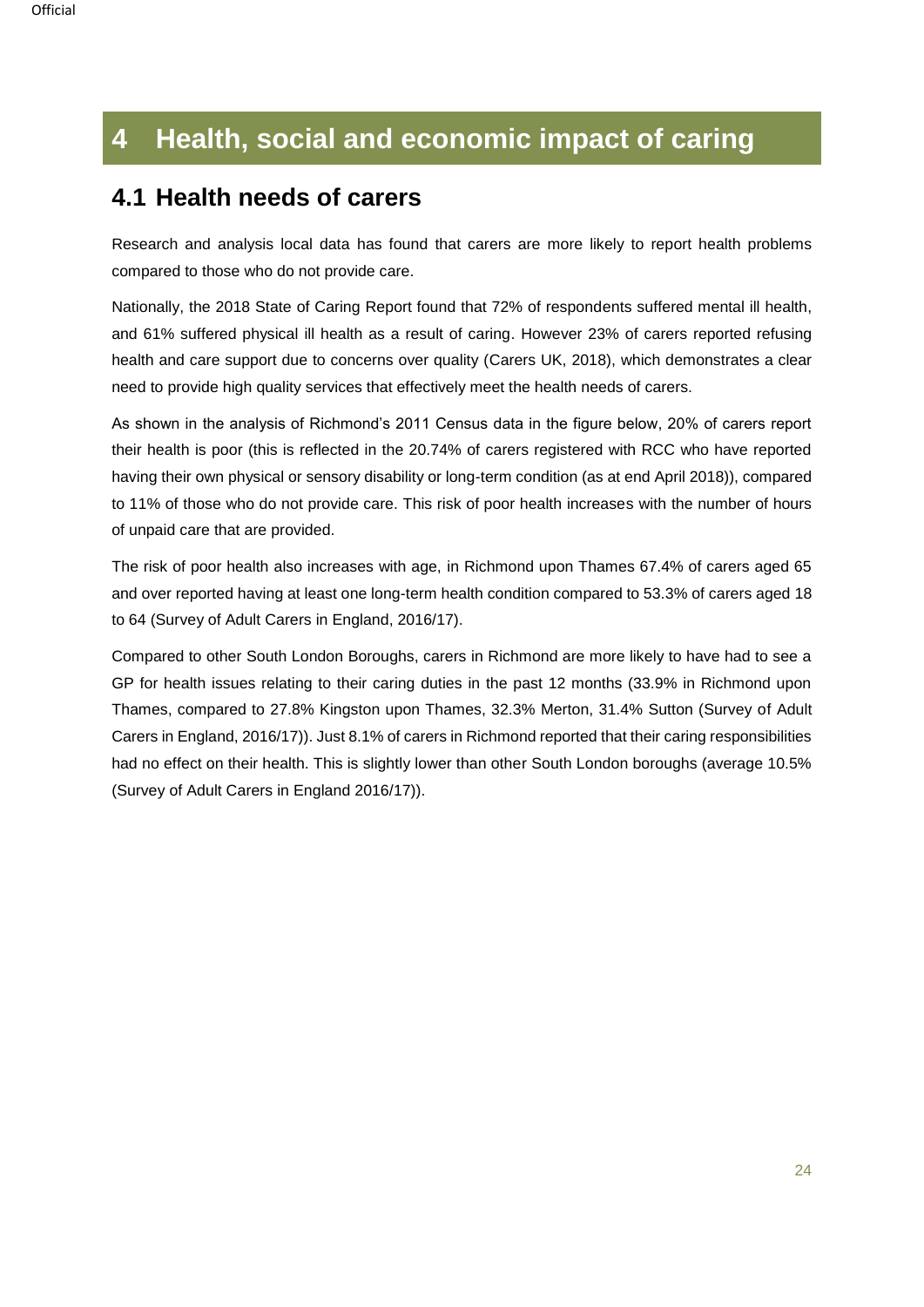**Figure 4. The proportion of the population of the London Borough of Richmond upon Thames that reported their health was not good, for those who provide care (black) and those who do not provide care (grey).** 



*Source: Census 2011*

Pinquart and Sorensen (2007) undertook an analysis of research studies on carer health and found the following possible reasons for the poorer health of carers:

- A large proportion of carers are aged over 65 years, particularly those who provide more than 50 hours of care a week, who are at higher risk of poor health.
- Caring is associated with poorer health-related behaviour carers have a poorer diet and exercise less.
- Caring can result in high levels of psychological distress and can be physically tiring, resulting in a reduced immune system and a higher susceptibility to illness.

# <span id="page-24-0"></span>**4.2 Social isolation and social cohesion**

Research also suggests that being a carer can influence the ability to participate in social activities. Carers are at risk of social isolation (Brodaty, 2009), particularly carers aged 65 years and over. In Richmond-upon-Thames just 29.7% of carers aged 65 and over report having as much social contact as they want, compared to 36.3% of carers aged 18 to 64 (Survey of Adult Carers in England, 2016/17). This may have negative consequences for their physical and mental health (Pinquart & Sorensen,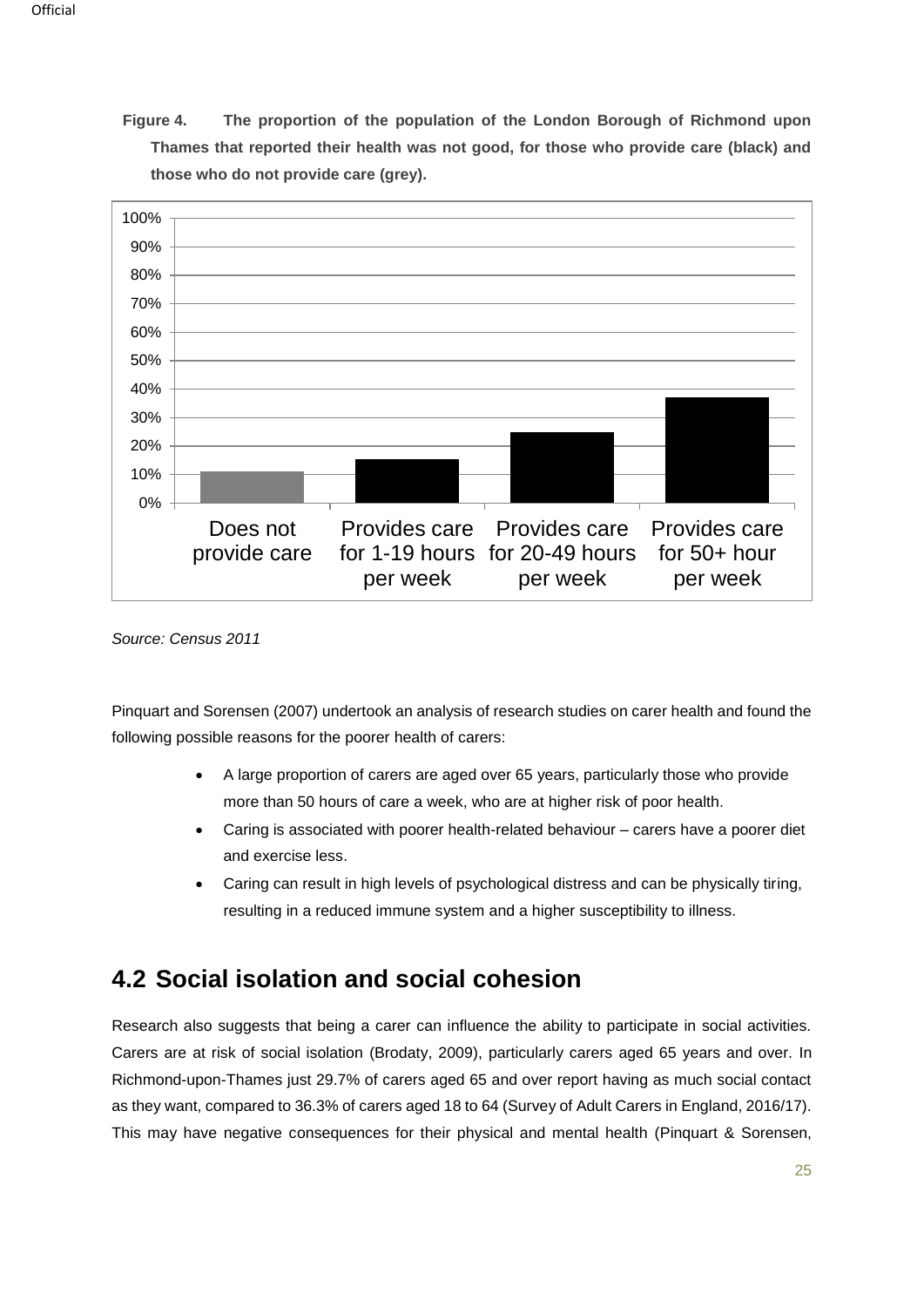2007). Nationally, 16.2% of carers reported they have little social contact and feel socially isolated, the average across South London is 16.6% and in Richmond the figure is comparatively slightly lower at 15.8% (Survey of adult Carers in England, 2016/17).

'Social cohesion' refers to the strength of community relationships and levels of participation in community activities and public affairs. It also refers to social contacts and networks (with family, friends and relatives), social support and a sense of belonging. Evidence shows that higher levels of 'social cohesion' are associated with better levels of health including mental health and wellbeing, as well as other social and economic benefits (Wilkinson, 1996). This can be particularly important for carers who are at risk of social isolation.

In Richmond, the results from Public Attitude Survey (MOPAC, 2018) suggest that overall levels of social cohesion are high compared to other parts of London. For example, 97% of residents agree that Richmond is a place where people from different backgrounds get on well together, which is the second highest proportion in London.

# <span id="page-25-0"></span>**4.3 Employment of carers**

Work has an important role in promoting and protecting mental wellbeing. It is an important determinant of self-esteem and identity. It also provides a sense of fulfilment and opportunities for social interaction, and income.

However, without adequate support working and caring together can have a considerable detrimental impact on a carer's health and wellbeing. Carers working full-time and providing 50 hours or more unpaid care per week are 2.4 times (men) and 2.7 times (women) more likely to report their health as 'not good' (ONS, 2011).

While approximately half of the carers who provide more than 20 hours of care a week are also in paid employment (ONS, 2011), providing care is often a reason for not working or for working part-time, particularly for female carers (Beesley, 2006). 35% of respondents to the 2018 State of Caring Survey reported giving up work to provide care, with a further 16% saying they had reduced their hours of work in order to support the person they care for (Carers UK, 2018). In addition, it may be more difficult to return to work for carers after a period of unemployment.

According to the national Survey of Carers in Households, in those aged under 70 years, 26% reported that their ability to take up or stay in employment had been affected because of caring, whereas 74% did not feel this was the case. Among those whose employment had been affected 39% left employment, 32% reduced employment hours and 18% agreed flexible employment (respondents could select more than one option).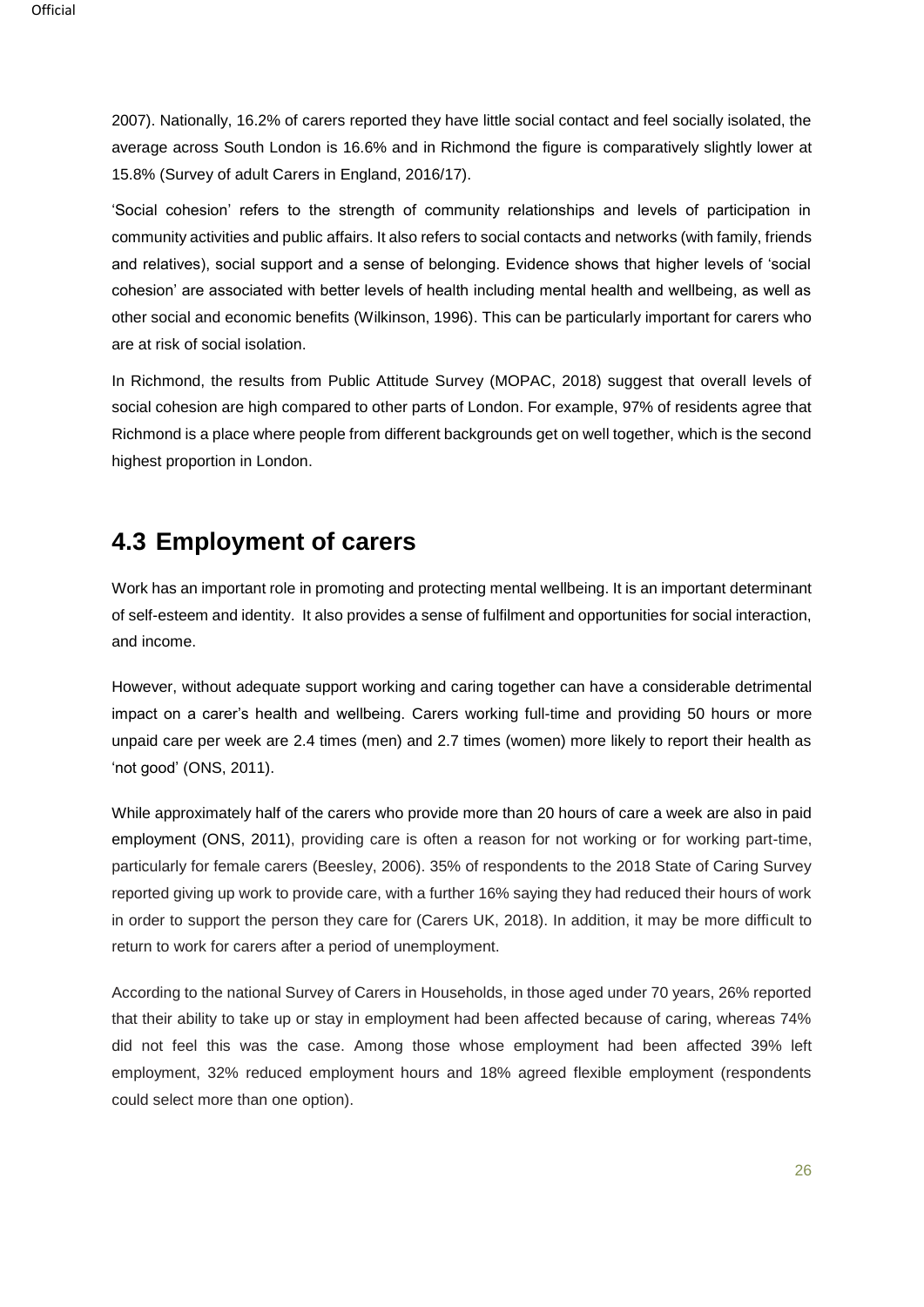In Richmond, as shown in the figure below, men and women who provide care are less likely to be in full-time employment (38% compared to 52% of those who do not provide care) and more likely to be in part-time employment (20% compared to 14% of those who do not provide unpaid care) (ONS, 2011). The Survey of Adult Carers in England 2016/17 shows a high proportion of carers in Richmond who describe themselves as retired (60.1%). This figure is higher than the 50.8% average across South London, and both figures are considerably higher than the proportion of unpaid carers who are identified as retired in the 2011 Census (24%). The Survey of Adult Carers in England is based on data around carers who are in receipt of support services or known to local authorities. This therefore suggests that retired carers are much more likely to access services or be known to local authorities than non-retired carers.

## **Figure 5. Economic activity of those aged 16 years and over in the London Borough of Richmond upon Thames**



*Source: Census 2011*

Further analysis of Richmond Census data also shows that the employment impact of being a carer differs for men and women, with 12% of male carers in part-time employment compared to 26% of female.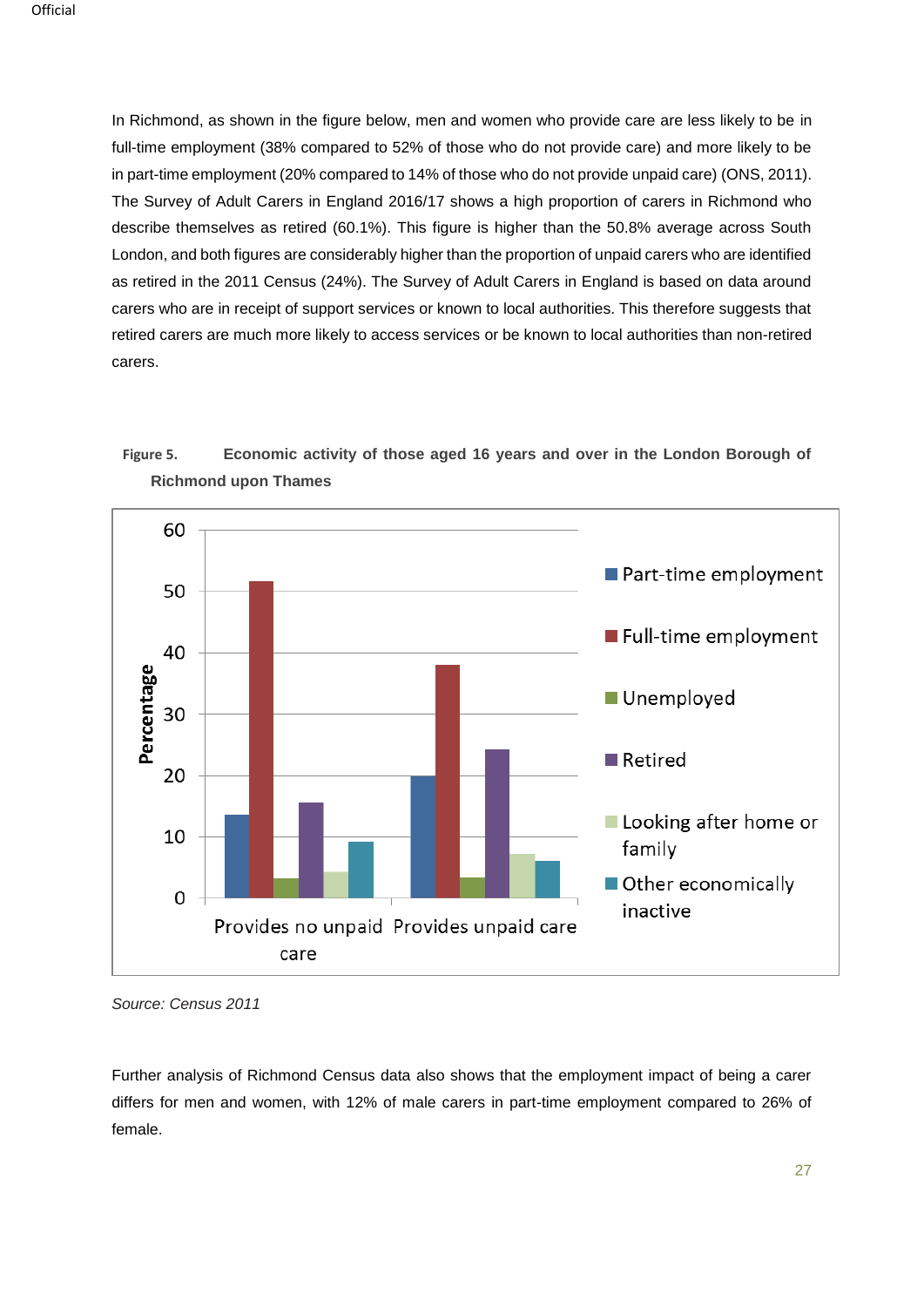Also, the proportion of men and women who are working full time decreases with the number of hours of care that are provided, while the proportion of people who are economically inactive because they are looking after family or are retired increases with the number of care hours.

Measuring the economic consequences of caring is difficult, and estimates vary widely. However, estimates can be made. For instance, Casey (2011) estimated the total economic value to be £1.0 billion based on minimum hourly wage rates; and Beasley (2006) estimated the full economic cost to be £9.4 billion when consideration of direct expenditure, foregone waged and non-waged time, and career prospects and accommodation income suggests that the cost of caring for those aged 65 years and over was also included.

## <span id="page-27-0"></span>**4.4 Education and wellbeing of young carers**

Many young carers take on their role because of multiple care needs in the family, and it is becoming increasingly common to find multiple caring families. Growing up in an environment such as this, young carers mature quickly and gain practical skills that aid independence. However, national research show that caring can have an adverse impact on educational attendance or attainment, physical and emotional health, social activities and aspirations (Chris Dearden and Saul Becker, 2000; Fiona Becker and Saul Becker, 2008, Department for Health, 2017). For young adult carers, care responsibilities may delay moving out or away from home and decrease employment possibilities or ability to pursue further education (Chris Dearden and Saul Becker, 2000; Fiona Becker and Saul Becker, 2008).

Transition arrangements are therefore crucial to minimising the negative impact that caring can have on a young person's employment or higher education opportunities as they get older.

Young & young adult carers risk being hidden and not receiving appropriate support. Young carers remain hidden for many reasons including:

- They do not realise they are a carer or that their life is different to their peers
- Their parents do not realise that their children are carers
- They don't want to be different from their peers
- They worry that the family will be split up and taken into care
- Their parent's condition is not obvious, so people don't think that they need any help
- There has been no opportunity to share their story
- They see no reason or positive actions occurring as a result of telling their story.

It has been well evidenced in research that young carers experience heightened levels of bullying. Recent research by the University of Nottingham and Carers Trust found that a quarter (26%) of young carers surveyed were bullied at school specifically because of their caring role (Carers Trust, 2016).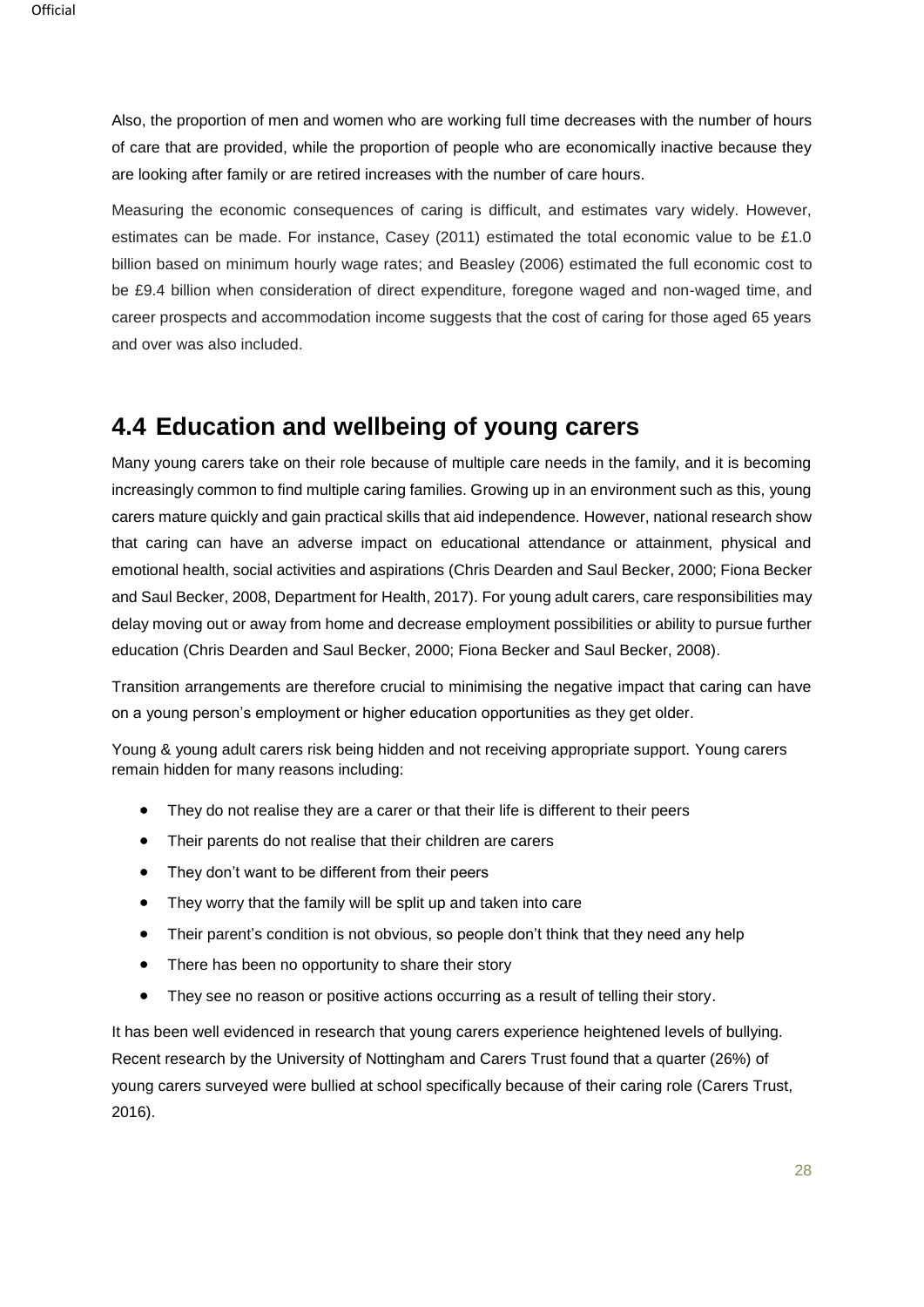The experiences of LGBT young adult carers can be even more challenging. Research by the Carers Trust indicates that LGBT young adult carers are three times more likely to experience bullying than young adult carers and are more than three times more likely to have a mental health problem than their peers (Carers Trust, 2016).

# <span id="page-28-0"></span>**5 Stakeholder views**

A collection of local consultation exercises with carers, carers organizations, statutory bodies and other partner organizations included the following:

- Consultation of carers in relation to the Out of Hospital Strategy and involved in the development of new or re-designed services
- A Carers' Strategy Workshop
- A Carers Survey, required by the Department of Health, with 447 carers (response rate 52%)
- Questions included in the Adults Social Care Outcomes Framework

Full details of the findings are included in the 2013 to 2015 Carers Strategy [\(www.richmond.gov.uk/carers\\_strategy\\_13\\_15.pdf\)](http://www.richmond.gov.uk/carers_strategy_13_15.pdf). The key themes that emerged from the engagement included:

- Terminology Many carers consider themselves to be a husband/wife/partner/friend mother/father/sister/brother/son or daughter and don't think of themselves as a 'carer'.
- Information and advice Although the Adults Social Care Outcomes Framework shows that almost three quarters of carers in Richmond upon Thames finds it easy to find information about services, there is a need for information to easily accessible and up to date.
- Health and wellbeing The importance of respite care and breaks for carers, and the role of the GP in identifying carers and signposting them to existing services.
- Carers as expert partners in care Recognizing the carers' views and involving carers in care decisions and plans, and understanding their role as advocate for those they care for.
- Transitions the impact of service transitions (e.g. hospital discharges), and the transitions young carers face when becoming an adult carer or moving away from home, can be considerable upon a carers health and wellbeing, therefore services should endeavor to implement pathways to improve this.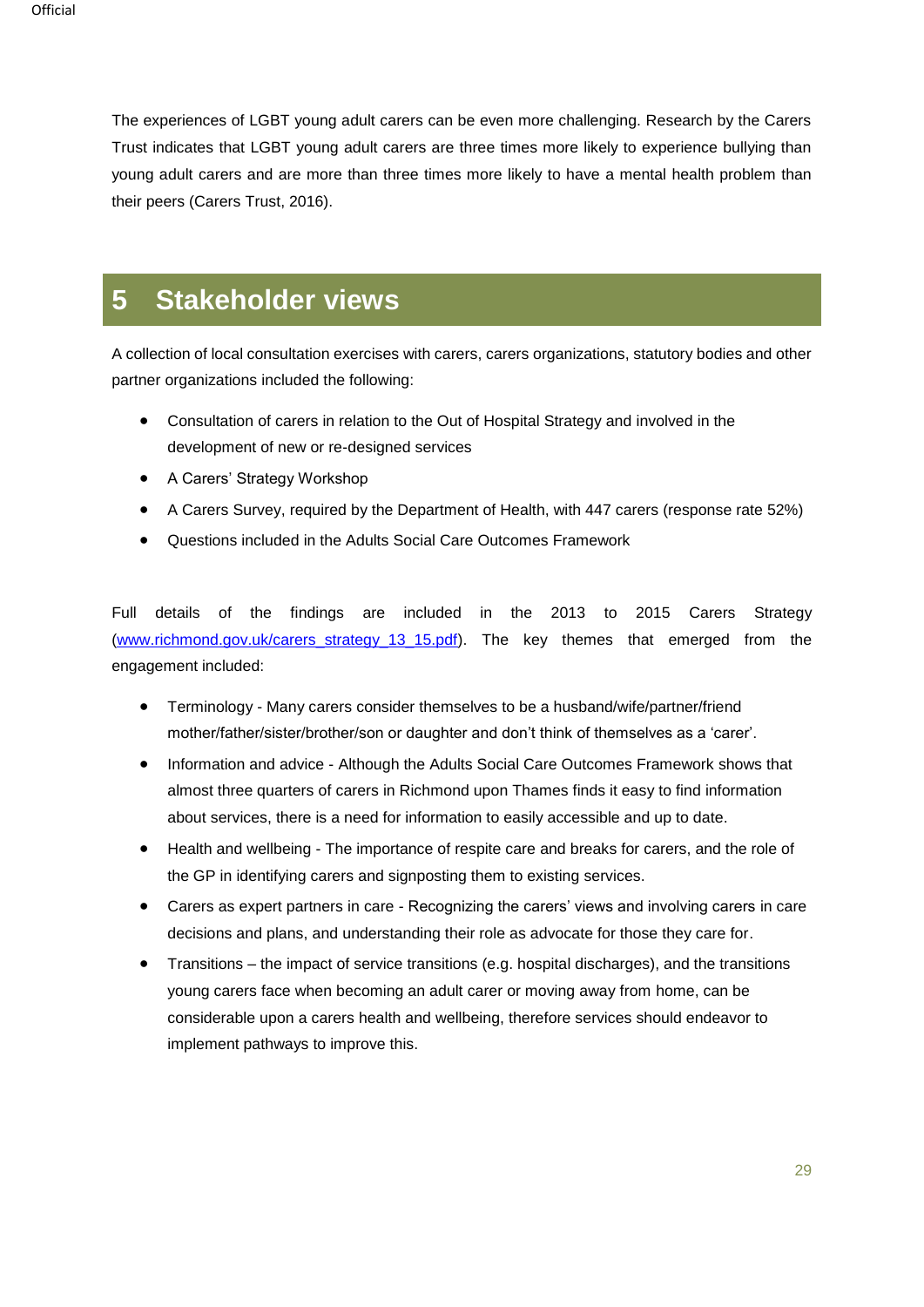# <span id="page-29-0"></span>**6 Carer services in the London Borough of Richmond upon Thames**

Services in the borough are listed on the [CarePlace](https://www.careplace.org.uk/) website.

Services for carers currently funded by the Richmond Council and/or Richmond Clinical Commissioning Group include:

- [The Carers Hub Service:](https://www.richmondchs.org/) this Local Authority funded service provides universal and specialist information and advice services, informal individual and group emotional support, a caring café for carers and people they care for living with dementia, a dedicated young carers service, training and learning opportunities for adult carers, opportunities for carer engagement, carer awareness training for professionals and strategic leadership. Services are provided by a group of 6 charities working together: Richmond Carers Centre (lead), Addiction Support and Care Agency, SW London Alzheimer's Society (Richmond), Crossroads Care Richmond and Kingston, Richmond Borough Mind (Carers in Mind) and Integrated Neurological Services
- [Carers assessments:](http://www.richmond.gov.uk/carers_assessments) these give carers the opportunity to discuss the physical, emotional and practical impact of caring on their life and enables social care practitioners to direct them to services which can support them. For adult carers, assessments are delivered by the Richmond Adult Social Services Directorate. The Directorate is currently implementing an improvement plan to ensure carers understand the assessment process and potential outcomes.
- [Carers Emergency Card:](http://www.richmond.gov.uk/home/health_and_social_care/adult_social_care/i_need_help_with/being_a_carer/planning_for_crisis/emergency_help_for_the_person_you_care_for.htm) available to carers who have had a carer's assessment and enables access to emergency respite if the carer is suddenly unable to provide care due to accident or other exceptional circumstances.
- [Shared Lives dementia scheme:](http://www.richmond.gov.uk/shared_lives) this Council funded scheme helps carers of people with dementia, by providing a Shared Lives Carer to look after the person they care for.
- [Telecare/Careline and emergency alarms:](http://www.richmond.gov.uk/telecare_and_careline_equipment_and_emergency_alarm_systems) 24-hour emergency monitoring systems that can help older and vulnerable people to remain living independently and safely in their own homes, giving peace of mind to carers who do not live with the person they look after, the telecare service is delivered by the Council, following an assessment.
- [Children's services: single point of access \(SPA:\)](http://www.richmond.gov.uk/home/health_and_social_care/children_and_family_care/child_protection.htm) the SPA acts as a single gateway for all incoming contacts into the Richmond-upon-Thames Children's Services (Achieving for Children), providing telephone and web-based support to professionals, children, young people and parents. Children's Services refer adults for a self-directed support assessment where young people are identified as providing a caring role to an adult with disabilities or a long-term condition. Young carers identified by Adult Services are referred to Children's Services for appropriate assessment and support.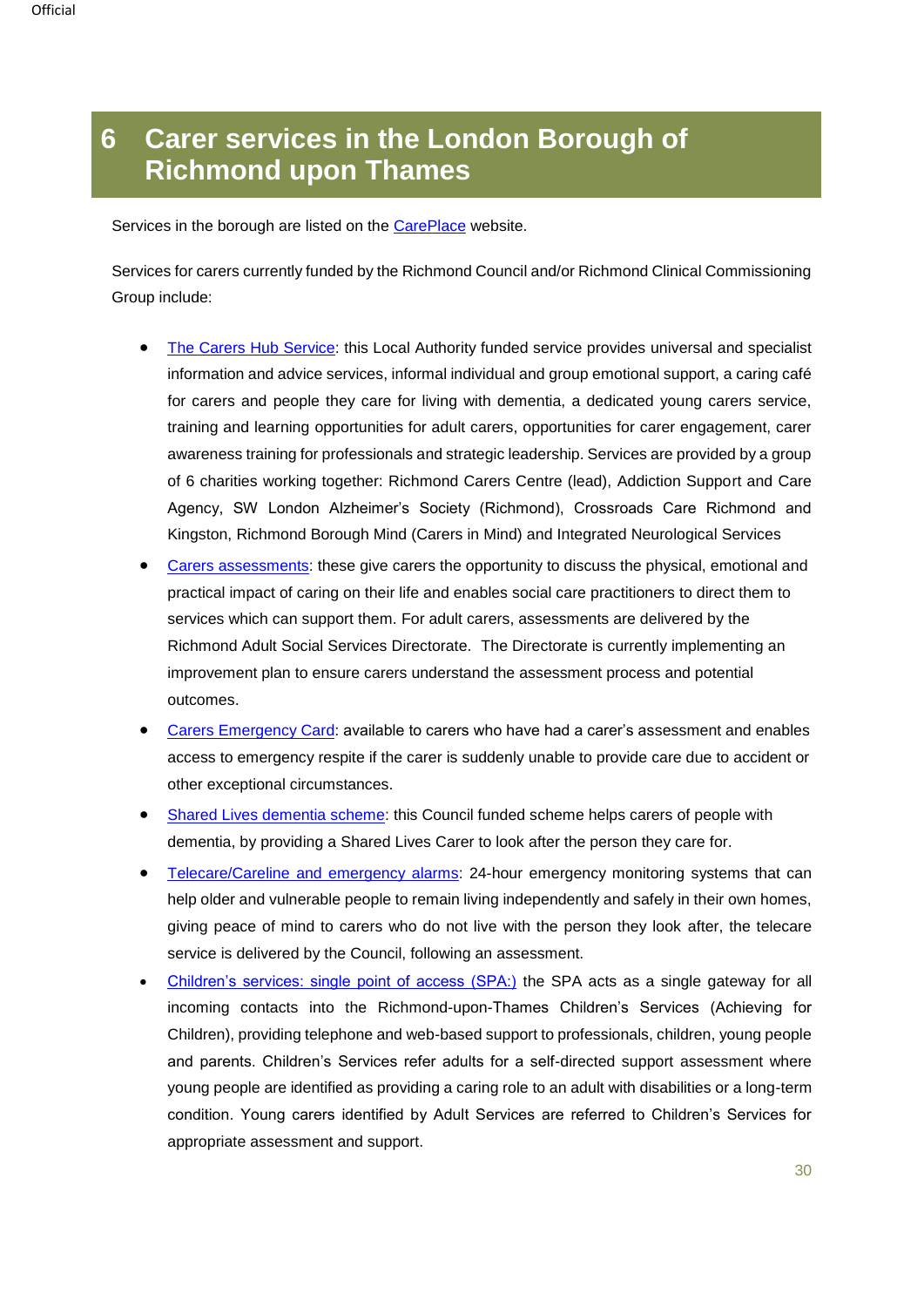• Seasonal flu vaccination: Carers are eligible for free seasonal flu vaccination. This is a service delivered by local health partners including GP surgeries, and some local pharmacies.

Also, a range of universal services are available to improve the health and wellbeing of Richmond upon Thames residents. These services can also benefit carers. They include:

- [The Richmond Wellbeing Service,](http://www.rws.eastlondon.nhs.uk/) a service for local people who experience common mental health problems, such as depression or anxiety.
- [Free NHS Health Checks](http://www.richmond.gov.uk/nhs_health_check) for people aged between 40 and 74 years.
- [Community Independent Living Service](https://richmondcareandsupport.org.uk/i-need-help-with/getting-out-and-about/community-independent-living-service.aspx) (CILS), a network of support, information, advice and signposting services for vulnerable adults. The aim of the service is to help people to live as independently as possible within the community.
- [Transport services](https://richmondcareandsupport.org.uk/i-need-help-with/getting-out-and-about/keeping-mobile-getting-around/keeping-mobile/being-driven.aspx) such as the [Super Shopper Bus,](https://richmondcareandsupport.org.uk/i-need-help-with/getting-out-and-about/keeping-mobile-getting-around/local-transport/super-shopper-bus.aspx) which provides accessible buses to run fortnightly trips to supermarkets.
- The [Expert Patients Programme,](https://www.hounslowccg.nhs.uk/your-services/self-care/expert-patient-programme.aspx) a self-care programme which is free for people and carers living with long-term health conditions.

Since 2014 the London Borough of Richmond upon Thames and Richmond CCG have adopted an Outcome Based Commissioning Model, so that community services are oriented towards delivering outcomes that matter for patients and service users. Therefore, a set of outcomes for carers have been developed through consultation with local stakeholders and carers groups, the overarching theme across all groups and populations was the need for consistent, joined-up care across services and for service users and carers to know whom to turn to when they needed help. Three carer specific outcomes have been produced. Attached to each outcome are a number of outcome goals to demonstrate specific goals that services can achieve. The goals against the first outcome have been adapted by the Richmond Carers Centre and made more specific about what a good experience may feel like:

| <b>Carers Specific Outcomes</b>                                  | <b>Outcome goals</b>                                                                                        |  |
|------------------------------------------------------------------|-------------------------------------------------------------------------------------------------------------|--|
| to have<br>a a<br>qood<br>want<br>experience of care and support | Recognised as playing an important part in the wellbeing of the<br>person they care for                     |  |
|                                                                  | Treated with respect and dignity                                                                            |  |
|                                                                  | Help to make the process of caring as smooth as possible                                                    |  |
| I need help reducing the stress<br>of caring                     | I know where to look for support (including peer support, training<br>and advice) when I need it and get it |  |
|                                                                  | know my own health is valued                                                                                |  |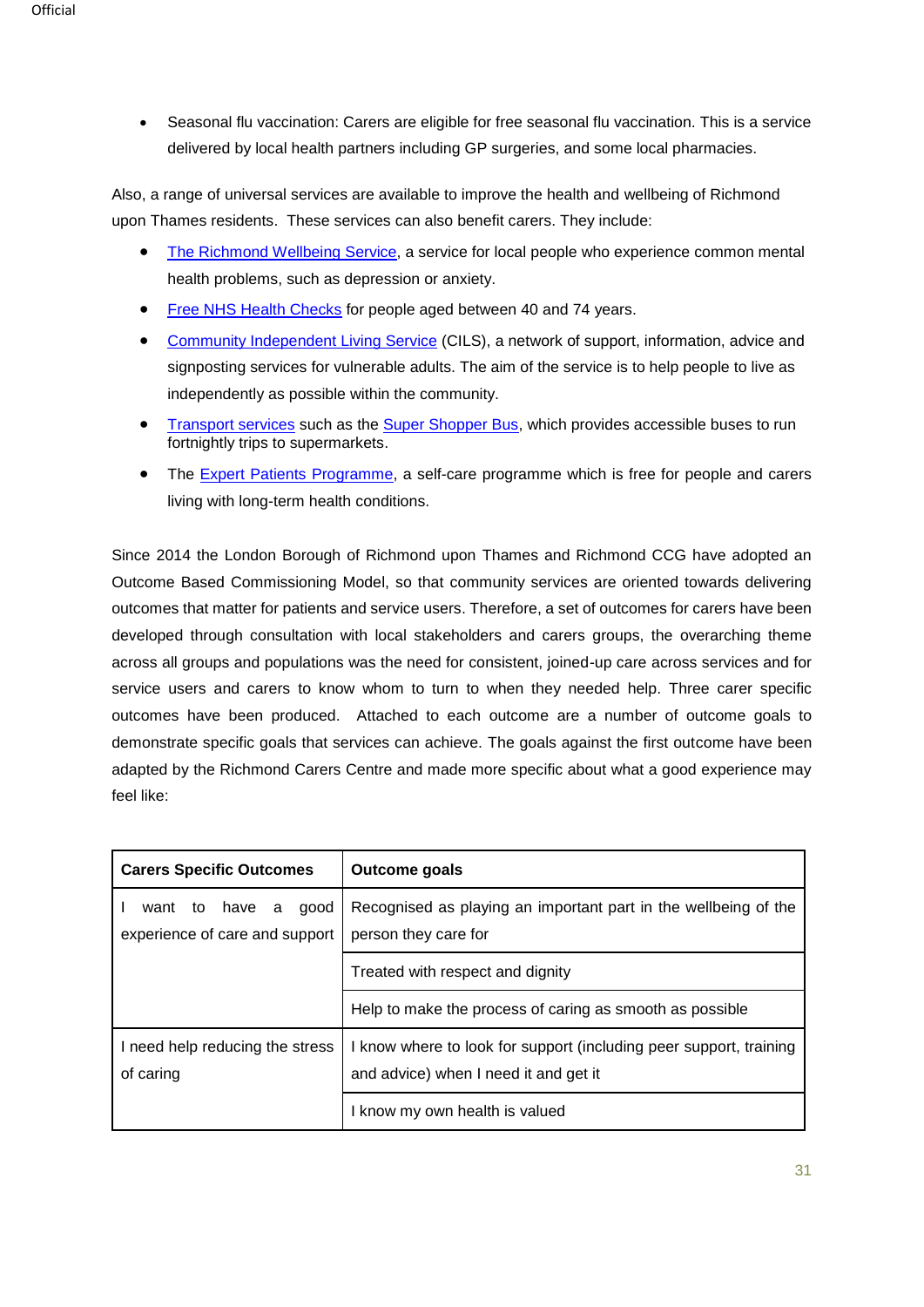| <b>Carers Specific Outcomes</b>         | <b>Outcome goals</b>                                                                                    |
|-----------------------------------------|---------------------------------------------------------------------------------------------------------|
|                                         | I want to feel involved and listened to (consulted in decisions<br>regarding the cared for)             |
|                                         | I want to have a break from caring when I need to                                                       |
| I want support to live a normal<br>life | I have been recognised as a carer and offered sufficient support<br>to live my own life as well as care |
|                                         | I have a good quality of life                                                                           |
|                                         | don't feel isolated as a carer                                                                          |

Respondents to the 2016/17 Survey of Adult Carers in England indicate that 63.6% of carers who have received support from Social Services with the past 12 months in Richmond are satisfied with the support they have received. This is lower than both the South London average (65.7%) and the national average (71%).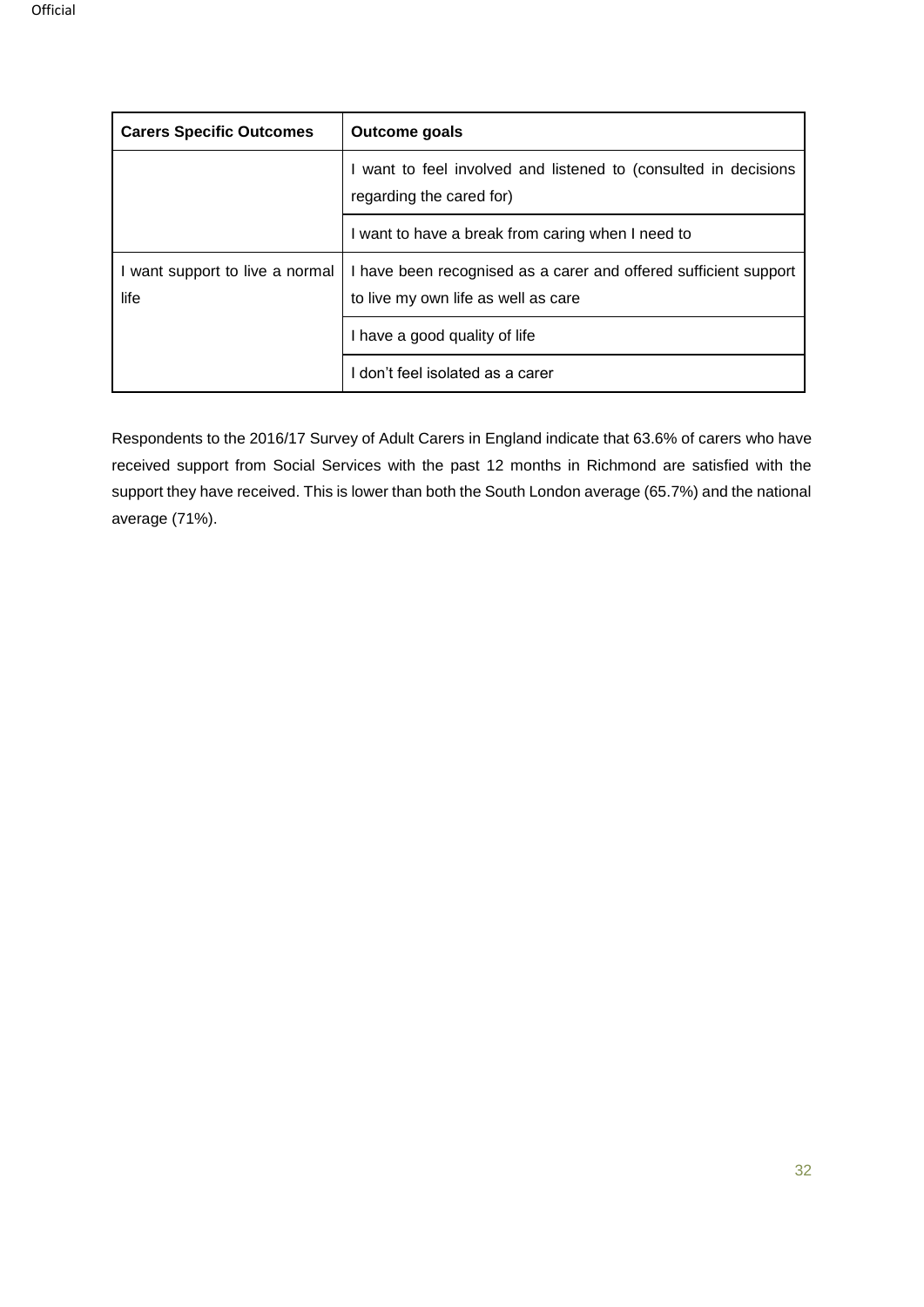# <span id="page-32-0"></span>**7 Identification of carers & service uptake**

The number of carers in Richmond reported in the 2011 Census (15,802; 8.5%) is much higher than the number of carers that have been identified by services and utilize key carer specific and openaccess services for residents.

For instance, as show in the table below, in general practice (l1,683), in the voluntary sector (around 1,800 adult carers identified by the Carers Hub Service) and by social care (298 adult carers had a carers assessment in 2016/17).

|                                                          | <b>Number of adult carers</b><br>reported:                         | Number of young carers<br>reported:                                                                                                                          |  |
|----------------------------------------------------------|--------------------------------------------------------------------|--------------------------------------------------------------------------------------------------------------------------------------------------------------|--|
| Carers reported in the 2011<br><b>Census</b>             | 14,938 carers aged over 25 years                                   | 864 carers aged below 25 years.                                                                                                                              |  |
| <b>Services for carers</b>                               |                                                                    |                                                                                                                                                              |  |
| <b>Carers Hub Service</b>                                | Over 1800 adult carers (June<br>2018)                              | 480 young carers (August 2018)                                                                                                                               |  |
| <b>Carers Assessment</b>                                 | During 2016/17 298 adult carers<br>received a carer's assessment   | N/A                                                                                                                                                          |  |
| South West London St George's<br>Trust                   | Unknown                                                            |                                                                                                                                                              |  |
| Carer's Payments                                         | During 2016/17 27 adult carers<br>received a carer's break payment | N/A                                                                                                                                                          |  |
| Children's services: single point<br>of access (SPA)     | N/A                                                                | Young carers are not recorded<br>through the Single Point of Access<br>system, and are only recorded if<br>they access the Carers Hub<br>Service (see above) |  |
| <b>General Practice</b>                                  | 1,683 carers identified by 16 GP<br>practices (of a total of 28)   |                                                                                                                                                              |  |
| Health and wellbeing services for all Richmond residents |                                                                    |                                                                                                                                                              |  |

**Table 4. Identification of carers in general practice, community health services and mental health services**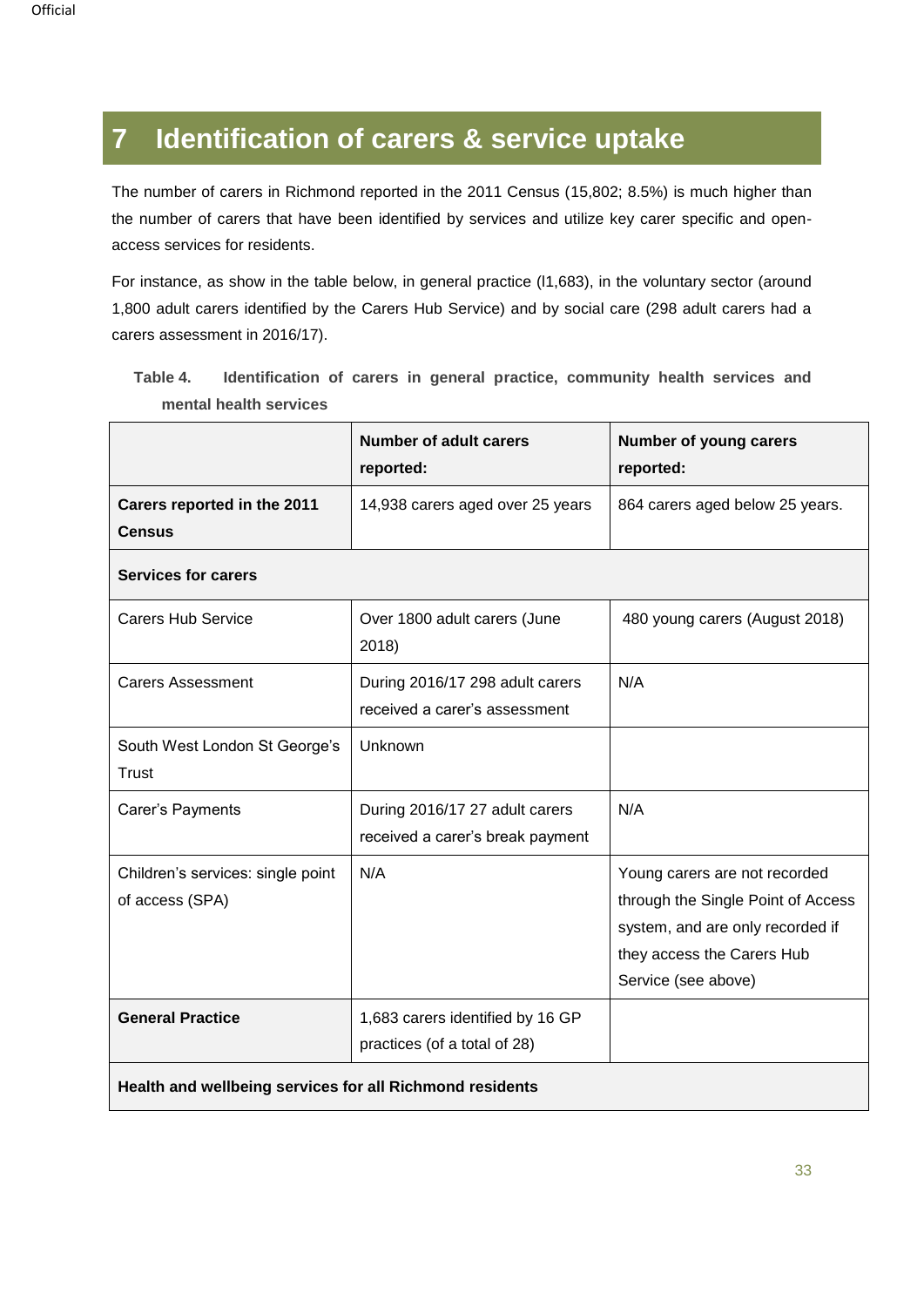| Health check                                          | Unknown        | Unknown |
|-------------------------------------------------------|----------------|---------|
| Richmond Wellbeing service                            | <b>Unknown</b> | Unknown |
| <b>Community Independent</b><br><b>Living Service</b> | Unknown        | n/a     |

1. Not reported separately for adult carers and young carers

#### **Carers assessments**

The number of carer assessments undertaken by the London Borough of Richmond-upon-Thames Adult Social Services directorate is significantly reduced for 2016/17 from previous years. This reduction can be attributed in part to procedural changes relating to the removal of incentives for completing a carers assessment and in part to systems issues whereby the recording of holistic assessments conducted for carer and cared for together is not synchronised with the recording of carers assessments.

A programme of work to review the carers assessment process is being undertaken and actions relating to this programme of work could include the following:

- Introducing surgeries for carer assessment at the carer's centre and other venues.
- Articulating the local carer's offer which sets out the benefits of assessment and the local services available to carers following an assessment.
- Putting in place a staff programme of training and support so they are aware of the benefit of assessment.
- Developing carers champions in each team and linking them to carers through the carer's centre.

#### **Single Point of Access Scheme**

All young people who receive an early help assessment via the Single Point of Access scheme will be assessed holistically with their family and identified as a young carer if appropriate. These young carers are then referred to the Carers Hub Service/Richmond Carers Centre to receive the appropriate support. Current recording mechanisms are not synchronised and fail to indicate the total number of young people who are identified as young carers by the SPA scheme, therefore a review of the systems and pathways for young carers is being conducted to improve recording, update the pathway if necessary and upskill the workforce to improve the identification of young carers.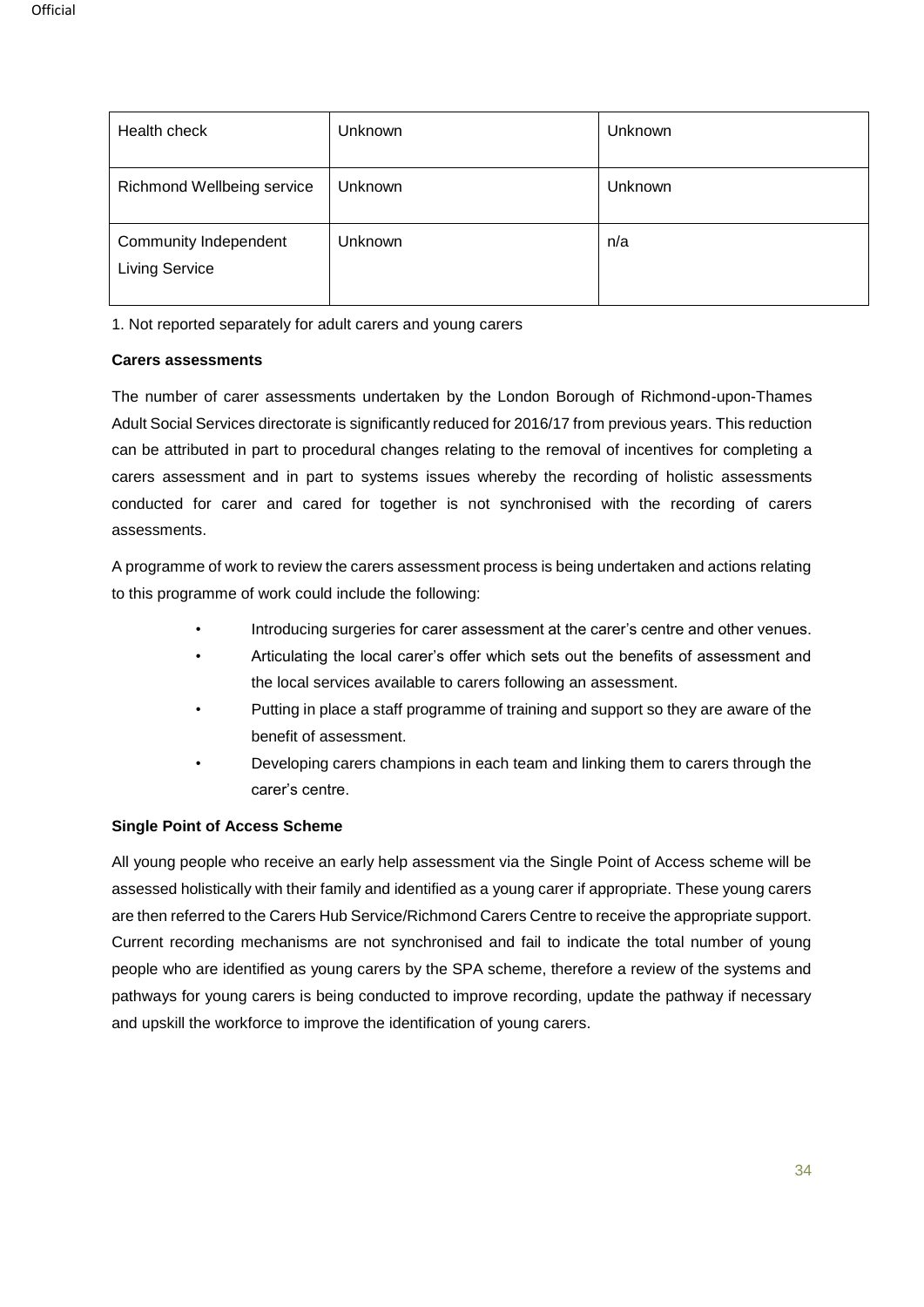# <span id="page-34-0"></span>**8 National carer benefits**

## <span id="page-34-1"></span>**8.1 Impact of Welfare Reforms on carers**

The main changes to the welfare system affecting carers are:

- Universal credit this single benefit replaces previous benefits and tax credits for people of working age including working tax credit, child tax credit, housing benefit, council tax benefit, income support, income-based jobseeker's allowance, income-based employment and support allowance.
- Personal Independence Payment this has replaced Disability Living Allowance from April 2013. Since the announcement of reductions in spending on Disability Living Allowance/Personal Independence Payment in 2010, estimated figures show that the change would entail a 6.6% reduction in the number of people in payment of Carer's Allowance in this group, Carers UK has raised concerns that this will have a considerable negative impact considering the implications of an ageing population, and people living longer with disabilities, causing the number of people needing Carer's Allowance to rise by an average of 21,000 since 2003 (Carers UK, 2013).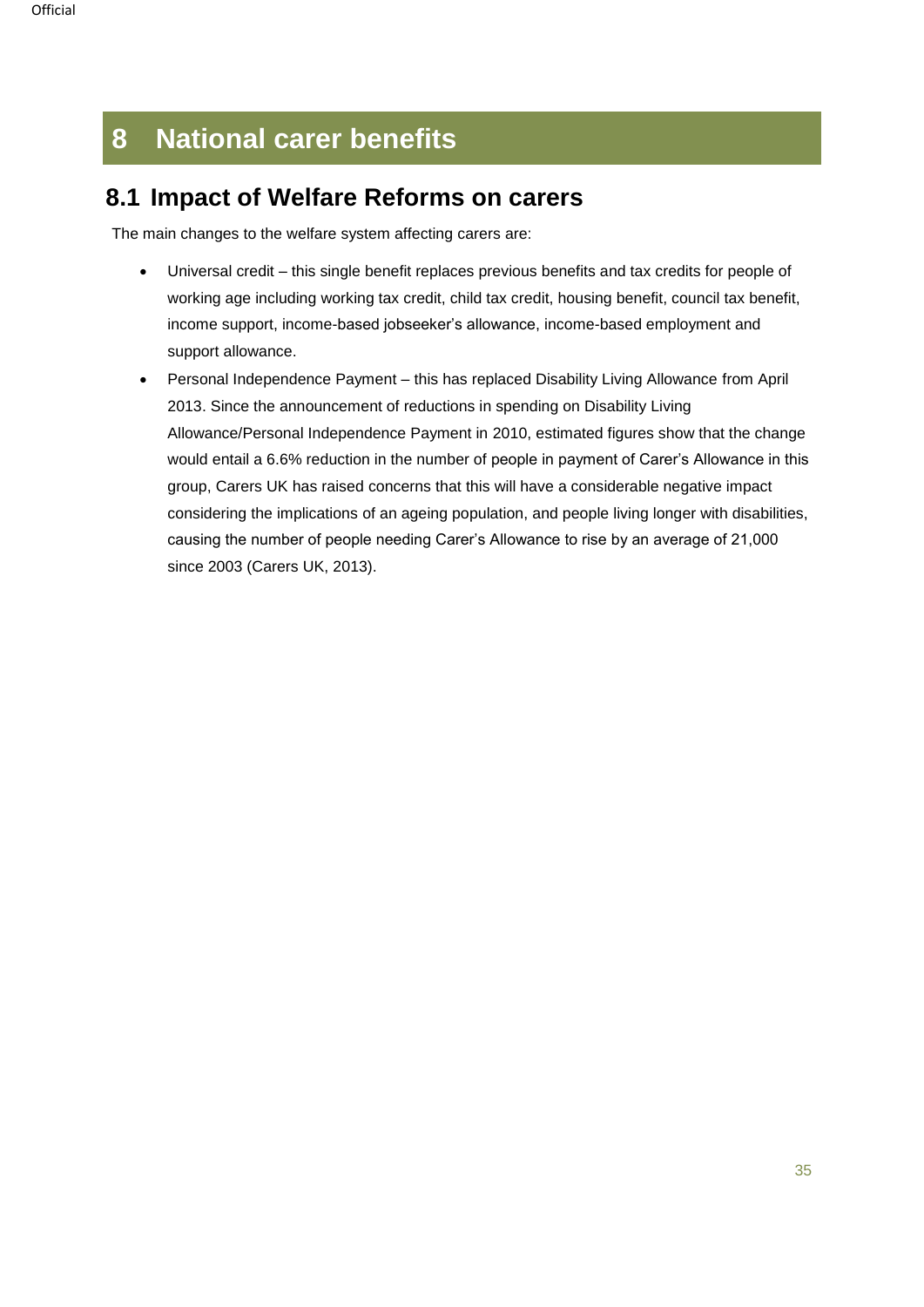# <span id="page-35-0"></span>**9 Conclusions**

#### **National profile**

- The vast majority of care is provided by family, friends and relatives, who make up the 5.8 million carers in England and Wales (ONS, 2011)
- The number of unpaid carers is expected to increase in the future because of demographic change and changes in community care policy (Pickard, 2008; Carers UK, 2001), nationally it is expected that by 2031 3 in 5 people will become carers at some point in their lives (Carers UK, 2015).
- Women are slightly more likely to provide care than men.
- The peak age for caring is 50-64 years.
- The following groups of carers can be identified: young carers and young adult carers, caring for a parent or sibling; parent carers caring for a child, carers of older people, mostly middleaged children or older aged spouses, and; 'sandwich' carers, who care for a parent or elder and child simultaneously
- The proportion of carers varies among ethnic groups.
- Regions with a higher proportion of people with disability, a higher proportion of older people, and a higher level of deprivation typically have a higher proportion of unpaid carers.
- Most carers (40%) care for their parents or parents-in-law, and over a quarter (26%) care for their spouse or partner.
- Most frequently cited reasons for caring are: physical disability (58% of carers), long-standing illness (37%), sight or hearing loss (20%), problems connected to ageing (17%), mental health problem (13%), a learning disability (11%) and dementia (10%).

### **Richmond upon Thames profile**

- There are 15,802 carers. This is 8.5% of all residents.
- The proportion of carers is lower than the England average (10.2%) and similar to London (8.5%).
- 59% of carers are female.
- 31% of carers are aged between 25 and 49 years, 41% between 50 and 64 years, and 22% are aged over 65 years. Six percent of carers are younger than 25 years (n=970).
- Three quarters of carers provide care for 1-19 hours a week.
- Richmond upon Thames is one of the most affluent areas in the country. However, there are pockets of high deprivation.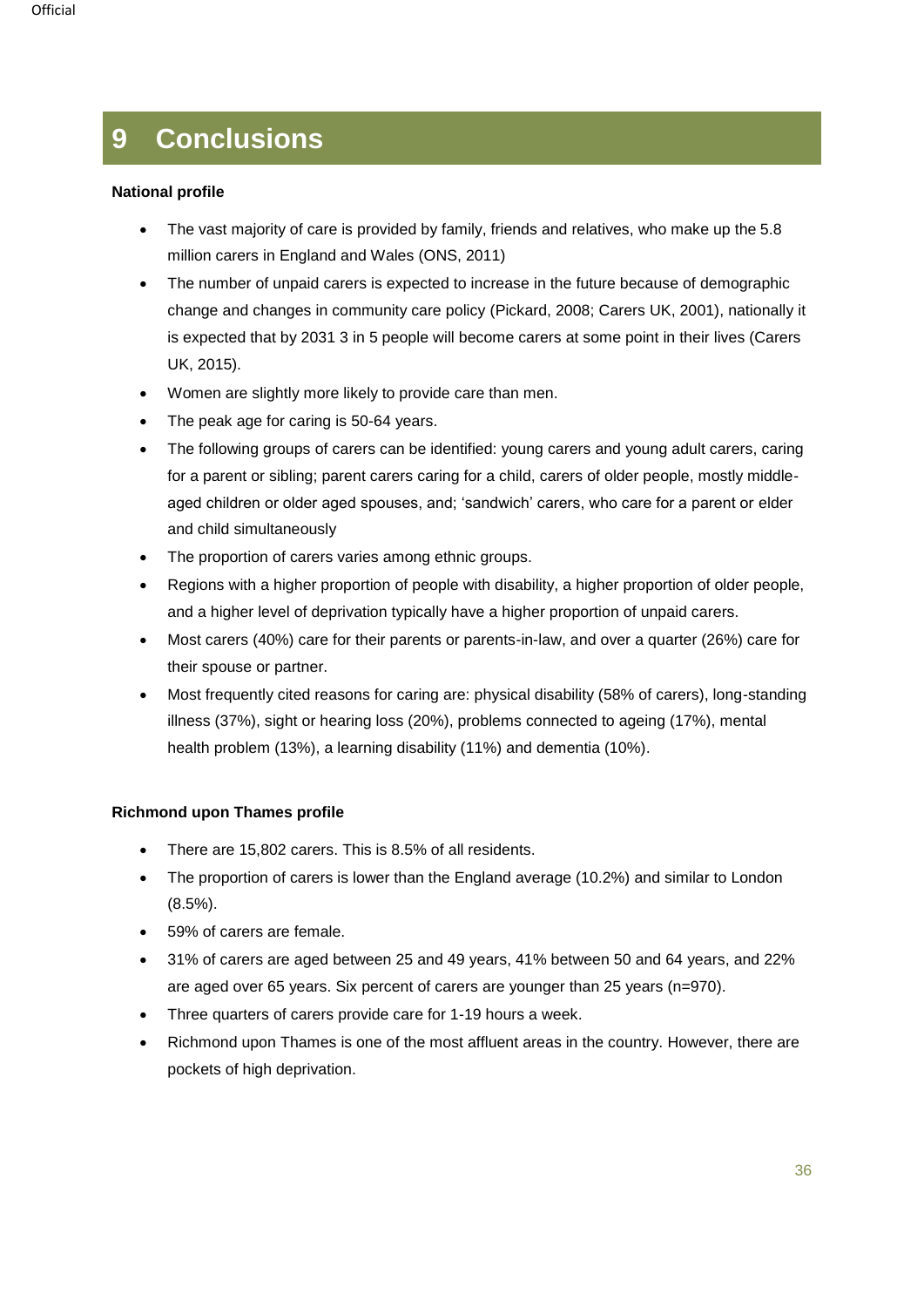• The percentage of people aged over 65 years in Richmond upon Thames is projected to increase from 15.3% in 2018 to 19.4% in 2038 (Greater London Authority, 2017a), and the carer population is expected to increase to accommodate this.

#### **Impact of caring**

- Carers are more likely to report health problems: 20% of carers in Richmond upon Thames report their health is not good, compared to 11% of those who do not provide care.
- While 60% of carers in Richmond upon Thames are economically active, providing care is often a reason for not working or for working part-time. It may also be more difficult to return to work after a period of not working.

### **Stakeholder views**

• Engagement with carers, carers organizations and others identified that: many carers do not consider themselves to be a carer; accessibility of information and advice is important; respite care and breaks for carers are important; and there is a need to recognize carers as an expert partner in care.

### **Services for carers**

- Services that are currently available for carers include: the Carers Hub Service; Carers assessments; carers break payments; carers emergency card; shared lives dementia scheme and telecare/careline and emergency alarms. Carers are eligible for a free flu jab.
- A range of universal services are available to improve the health and wellbeing of Richmond upon Thames residents, including carers, including NHS Health Checks.
- The number of carers reported in the 2011 Census (15,802; 8.5%) is much higher than the number of carers that have been identified in general practice (1,683 in September 2018), in the voluntary sector (around 1,800 adult carers identified by the Carers Hub Service, and around 370 by Richmond Borough Mind "Carers in Mind") and by social care (298 adult carers had carers assessments in 2016/17).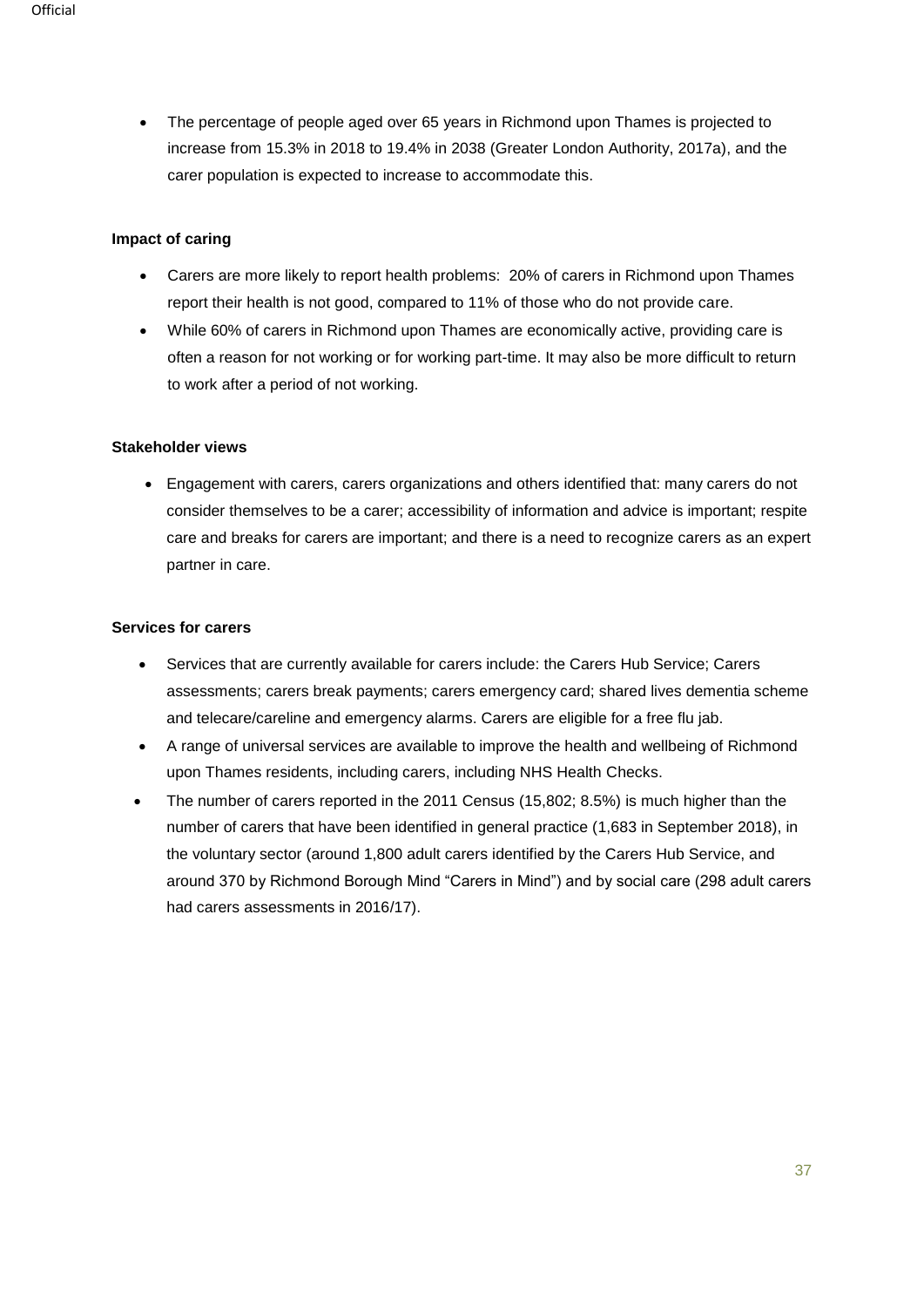# **10 Gaps and Challenges**

The findings from this needs assessment will provide information to support the development of the Richmond Carers Strategy. Key recommendations that will be outlined in more detail in the Strategy include:

### **Gaps in local knowledge and understanding of carers**

- Supporting carers to understand assessment process and understanding how to manage expectations and satisfaction with the process
- Number of carers of people living with autism and their needs
- Number of carers of people living with co-morbidities and their needs
- Understanding needs and supporting carers in employment
- Number of Sandwich Carers and their needs
- Number of young carers and their needs
- Access of carers to universal services that can support their health and well-being e.g. NHS health checks
- Up-to-date figures on carers assessments completed

### **Challenges in local provision and delivery of services**

- Developing integrated services and systems that work for carers
	- $\circ$  Carer assessments Having identified issues around the carer assessment process as a key barrier to ensuring carers are able to easily move between services to receive the support they need, an improvement plan will be enacted to increase the number of carers being assessed, address key requirements and expectations around recording carers assessments and deliver training in best practice and the legal requirements relating to carer assessments.
	- o Young carer assessments Current recording mechanisms are not synchronised and fail to indicate the total number of young people who are identified as young carers by the SPA scheme, therefore a review of the systems and pathways for young carers is being conducted to improve recording, update the pathway if necessary and upskill the workforce to improve the identification of young carers.
- Improving the identification of carers
- Supporting young carers
- Providing relevant advice, information and support
- Recognising and supporting carers in the wider community
- Improving carers health and wellbeing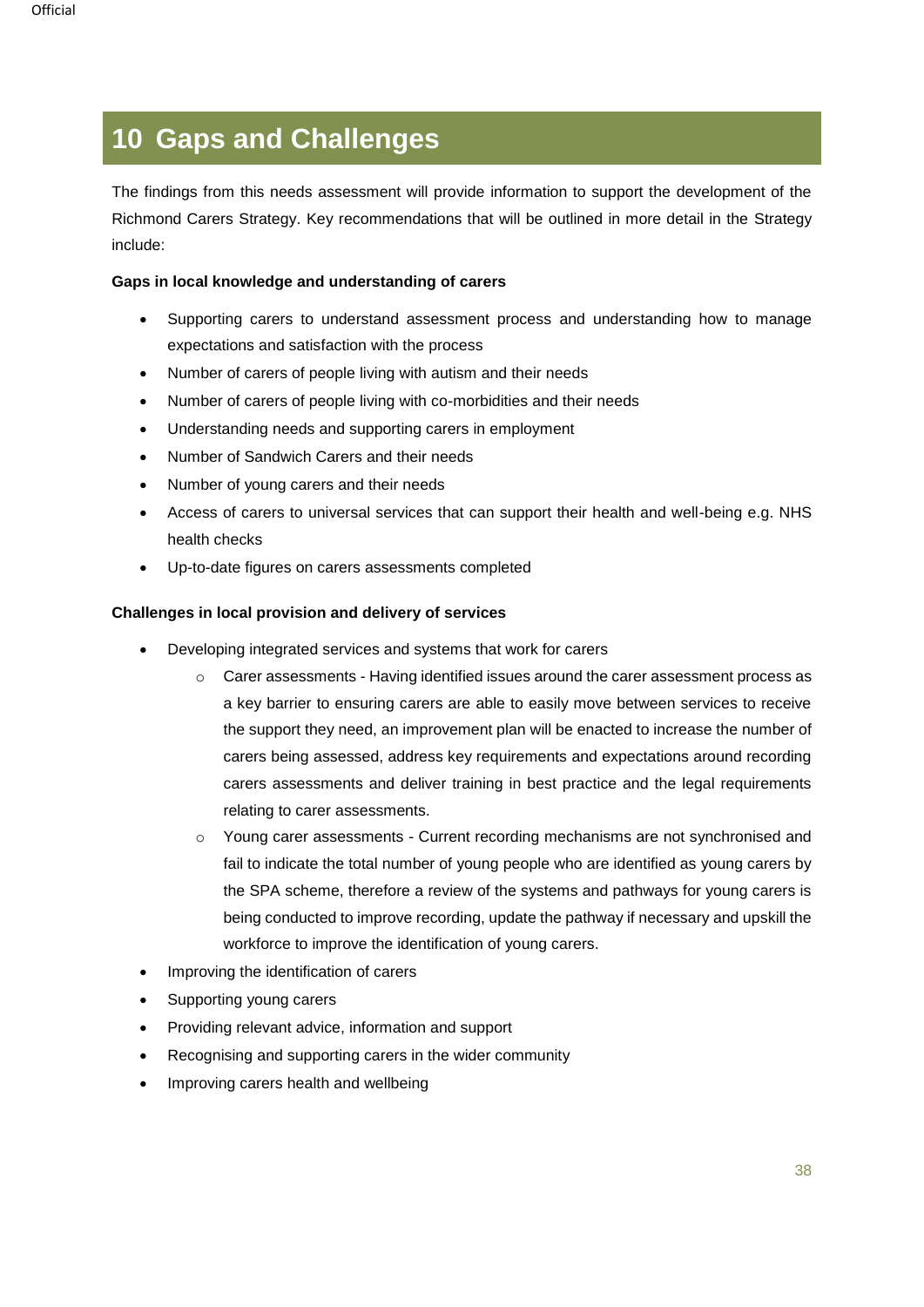# <span id="page-38-0"></span>**11 References**

Beesley, L. (2006). *Informal Care in England, Wanless social care review.* King's Fund.

Brodaty, H. (2009). *Family caregivers of people with dementia.* Dialogues in Clinical Neuroscience; 11(2): 217–228.

Cabinet Office. (2006). *Reaching Out: An Action Plan on Social Exclusion.*

Carers Trust. (2016). *Young people caring OUT there: experiences of LGBT young adult carers in Scotland.*

Carers UK, the University of Sheffield and the University of Leeds. (2015). *Valuing Carers 2015: the rising value of carers' support.*

Carers UK. (2006a). *Caring for sick or disabled children.*

Carers UK. (2012a). *Facts about Carers.*

Carers UK. (2011). *Half a million voices.*

Carers UK. (2001). *It Could Be You – A report on the chances of becoming a carer.*

Carers UK. (2006b). *Managing more than most: A statistical analysis of families with sick or disabled children.*

Carers UK. (2012b). *Sandwich caring.*

Carers UK. (2013). *Update: Impact of Personal Independence implementation on Carer's Allowance.* 

Carers UK. (2014). *Sandwich generation is growing concern.* Access online at: [https://www.carersuk.org/for-professionals/policy/expert-comment/4604-sandwich-generation](https://www.carersuk.org/for-professionals/policy/expert-comment/4604-sandwich-generation-concern-is-growing)[concern-is-growing](https://www.carersuk.org/for-professionals/policy/expert-comment/4604-sandwich-generation-concern-is-growing)

Carers UK, (2017). *The State of Caring 2017.*

Carers UK. (2018). *The State of Caring 2018.*

Casey, B. (2011). *The Value and Costs of Informal care.*

Census. (2011).

Chris Dearden and Saul Becker. (2000). *Growing up caring: Vulnerability and transition to adulthood – young carers' experiences.* Joseph Rowntree Foundation; National Youth Agency.

Cross-Government publication. (2010). *Recognised, valued and supported: next steps for the Carers Strategy.*

DataRich. (2011).

Datarich. (2012/13).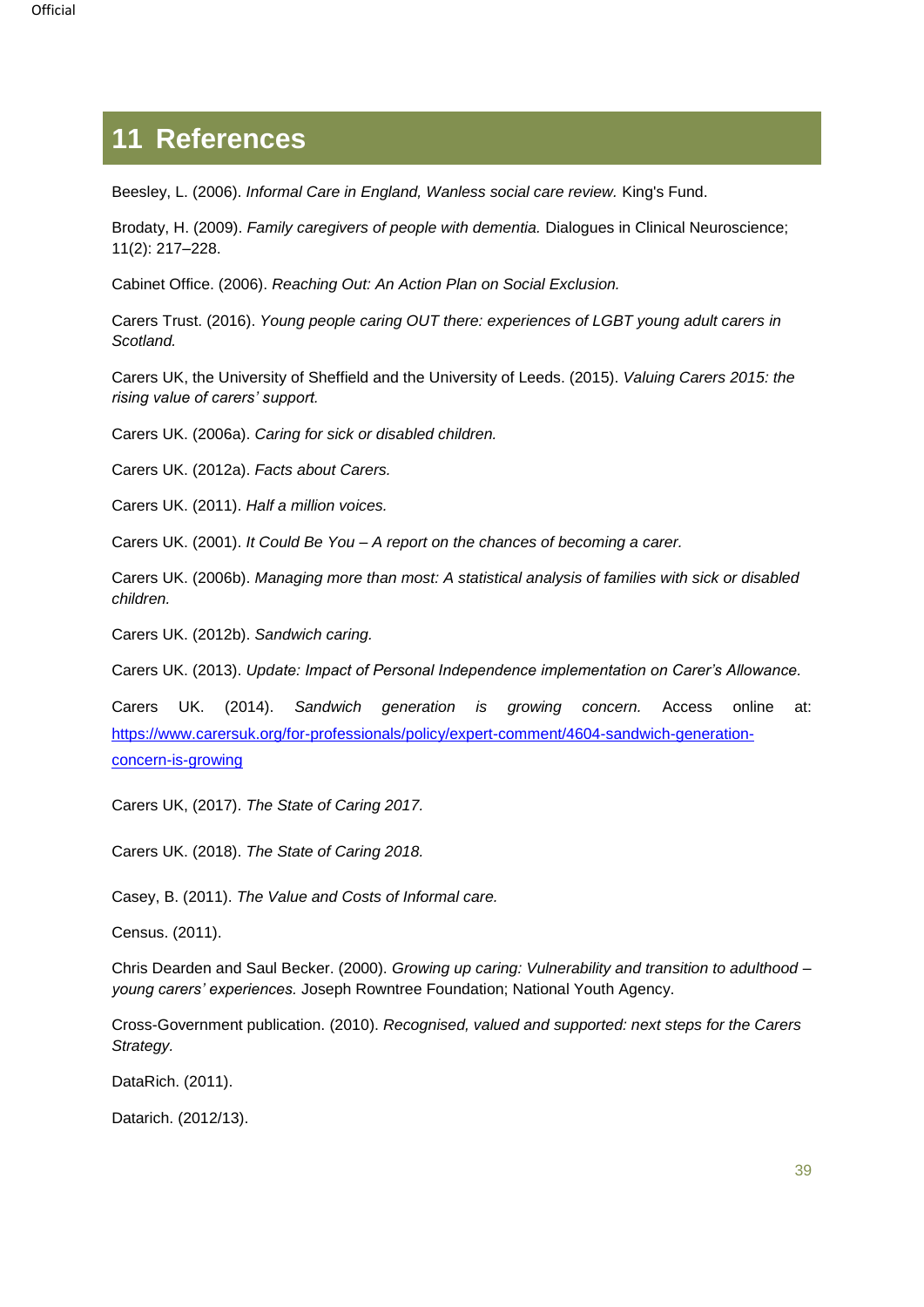Department for Communities and Local Government. (2015). *English Indices of Deprivation 2015*.

Department for Education. (2017). *The Lives of Young Carers in England*.

Department for Education. (2018). *Special Educational Needs in England: January 2018.* 

Department of Health. (2009). *Living Well with Dementia: a National Dementia Strategy.*

Equality and Human Rights Commission. (2010). *How fair is Britain? Equality, Human Rights and Good Relations in 2010 – The First Triennial Review.*

Health & Social Care Information Centre. (2010). *Survey of Carers in Households - England, 2009-10.*

Ipsos MORI. (2008). *Assessing Richmond upon Thames' performance: Results of the Place Survey 2008/09 for the London Borough of Richmond upon Thames and partners.*

Greater London Authority. (2017a). *2016-based population projections: Central Trend-based projection (using a 10-year migration scenario)*

Greater London Authority. (2017b). *2016-based central trend household projection. Borough-level.*

Knapp et al. (2007) *Dementia UK: Report to the Alzheimer's Society Kings College London and London School of Economics and Political Science.*

London Borough of Richmond upon Thames. (2011/2012). *Annual Public Health Report.*

London Borough of Richmond upon Thames. (2013a). *Joint Strategic Needs Assessment: Mental health and wellbeing.*

London Borough of Richmond upon Thames. (2013b). Learning Disability Service Users Equalities Profile 2012/13

London Borough of Richmond upon Thames. (2017). *BME Older People Needs Assessment.*

Matthews et al. (2013). *A two-decade comparison of prevalence of dementia in individuals aged 65 years and older from three geographical areas of England: results of the Cognitive Function and Ageing Study I and II*.

Mirando-Costillo, C., Woods, B. & Orrell, M. (2010). People with dementia living alone: what are their needs and what kind of support are they receiving? International Psychogeriatrics, 22, 4, 607-617

NHS Digital. (2016). *Adult Psychiatric Morbidity Survey: Survey of Mental Health and Wellbeing, England, 2014.*

NHS Digital. (2017a). *Registered Blind and Partially Sighted People, England 2016-17.*

NHS Digital. (2017b). *Adult social care activity and finance report, Short and Long Term Care statistics.*

NHS Digital (2017c). *Survey of Adult Carers in England, 2017-17.*

NHS Richmond CCG. (2018). *Identification of carers in GP practices.*